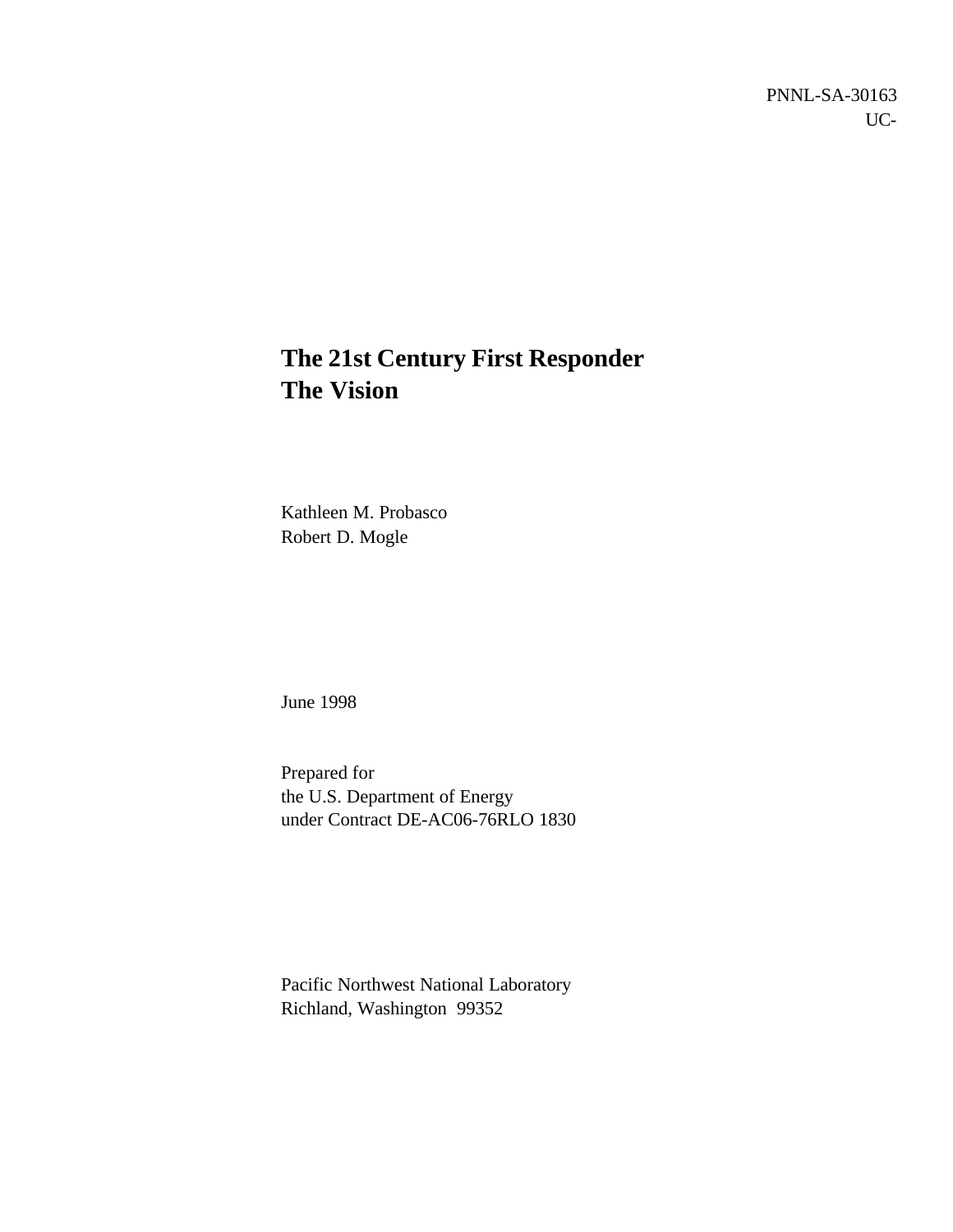### **Summary**

The threat of an event involving weapons of mass destruction (WMD) is greater today than ever before. Despite the promise of new technologies and upgraded security measures, indications are that we are not prepared to meet this threat. In an emergency, medical and emergency service communities will play a critical role and will require the best training and response equipment available. Unfortunately, the latest military response equipment is not currently available for all domestic responders. In addition, there is a lack of information concerning what response equipment is needed to satisfy multiple emergency response demands. This paper identifies some of the basic needs of the ultimate  $21<sup>st</sup>$  century domestic first responder and suggests technology uses and response equipment that will aid the responders in carrying out their duties during a time of crisis. This paper also presents a concept for the short-term, identifying some of the available technologies that can be configured into a response system. This research also exposes gaps in technology, suggesting potential areas for further research and development, and provides a vision for the future first responder. This vision must be anticipated, planned for, designed, integrated and developed so that we will be ready before the event happens.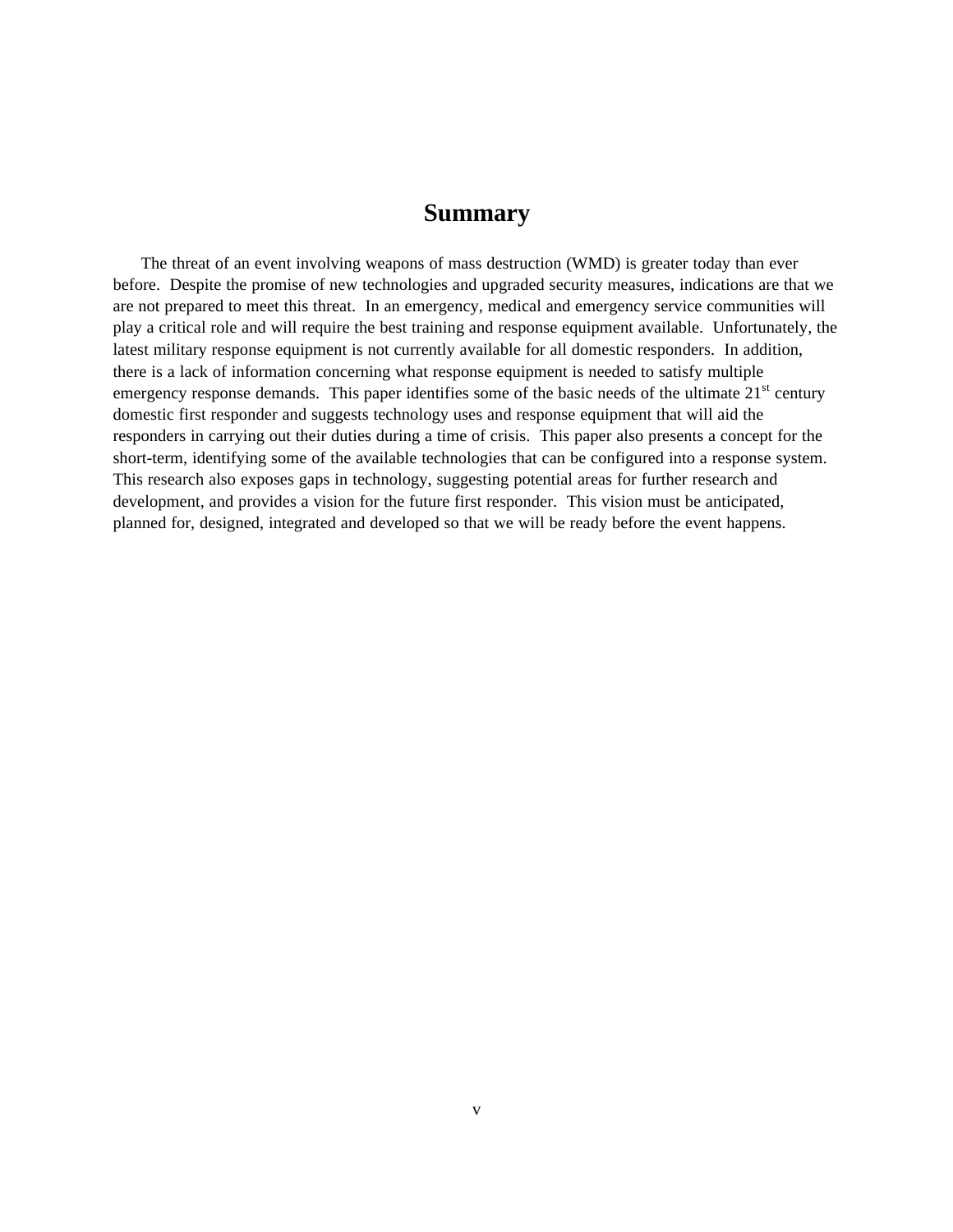## **1.0 Introduction**

"We face a new threat at the dawn of the  $21<sup>st</sup>$  century, and it is one that we must think about and for which we must prepare." Jeffrey D. Simon, Biological Terrorism – Preparing to Meet the Threat.

Those local and state authorities who have crisis and consequence management responsibilities in the event of a Nuclear, Biological, or Chemical (NBC) terrorism incident are referred to as First Responders. They are so named because they are typically the first to arrive on the scene. Responders generally include , firefighters, police and emergency medical personnel. The Stafford Act (Public Law 93-238), under Executive Order 12656 and the Federal Response Plan (FRP), established the authority for this response. In June 1995 the White House issued a Presidential Directive defining the policies of the federal response to threats or acts of terrorism involving NBC or Weapons of Mass Destruction (WMD). Additionally, the National Defense Authorization Act for Fiscal Year 1997 was signed into law on September 23, 1996. This law, now known as Public Law 104-201 initiated a report to congress by the Department of Defense (DoD) identifying training and equipment needs as well as other requirements of domestic first responders (Department of Defense 1997). This report also identified additional support needed to enhance the federal government's ability to respond to these events. Over the past several years a number of federal agencies have conducted studies and focus group discussions involving local, state and regional representatives in attempts to determine the needs of first responders in the event of a WMD incident. These studies focused on plans, capabilities, procedures, training, equipment, and response integration at different levels. Subsequently the U.S. Government has taken measures to begin addressing these needs and to bolster domestic preparedness capabilities.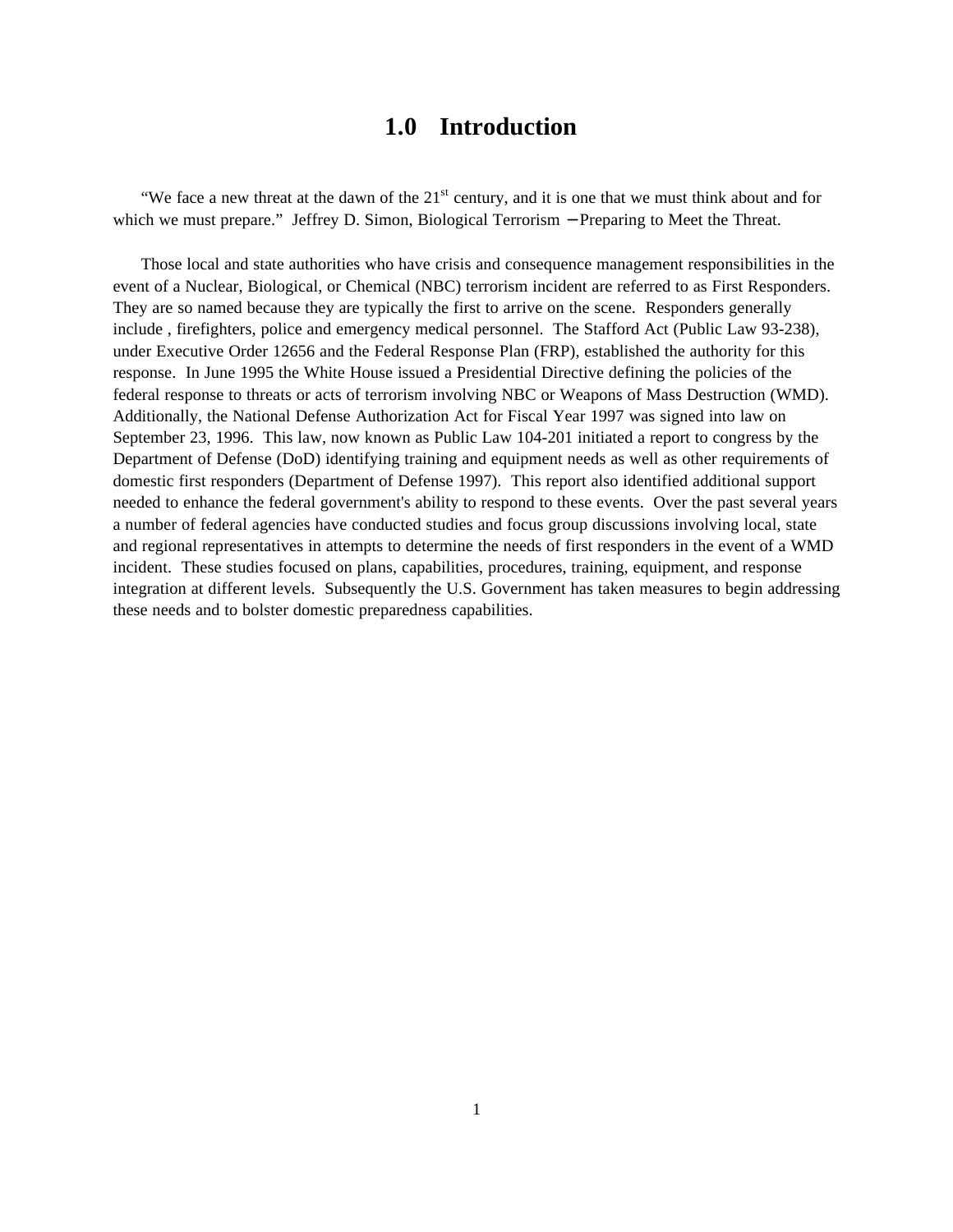## **2.0 Objective**

Many government agencies and laboratories as well as private companies have responded to the need for support by developing response equipment, sensors and detectors, tools, and decontamination equipment for the military first responder. Not all of these developments have or will be put to use. This paper seeks to provide additional insight into the personal protective needs and future capabilities for the first responder. This paper does not endorse nor recommend the specific technologies identified - but seeks to provide examples of technologies that are currently available. It seeks to provoke interest and discussion concerning the need for further technologies. This paper attempts to provide insight into needed design concepts featuring the latest technologies and tools in order to foster new research and funding ideas for the  $21<sup>st</sup>$  century.

In addition, this paper intends to provide a futuristic design concept and vision of a resource prototype for the 21<sup>st</sup> Century First Responder. This concept is predicated on the assembly of existing, new, and future technologies that can be combined to produce an "ultimate first responder" prepared to enter any unknown environment. A similar concept has been employed in the development of protective suits for astronauts. The concept can be tailored for the domestic first responder who will likely face a range of "urban" unknowns that must be identified and communicated to command post units. This concept seeks to provide ideas for responder survivability, remote sensing devices, and other tools or equipment capable of assessing a wide range of events. This paper includes an investigation of the tools that will be required to protect the responder against various types of nonmilitary, extremely hazardous conditions as well as providing examples of current technology capabilities that can be used in conjunction with the protective suit for data-collection, warning systems, sensors and detectors, and communication devices. This paper also provides a concept for the short-term and identifies some available technologies that can be integrated into a system. As a result of this research, some gaps and areas of potential research and development have been identified.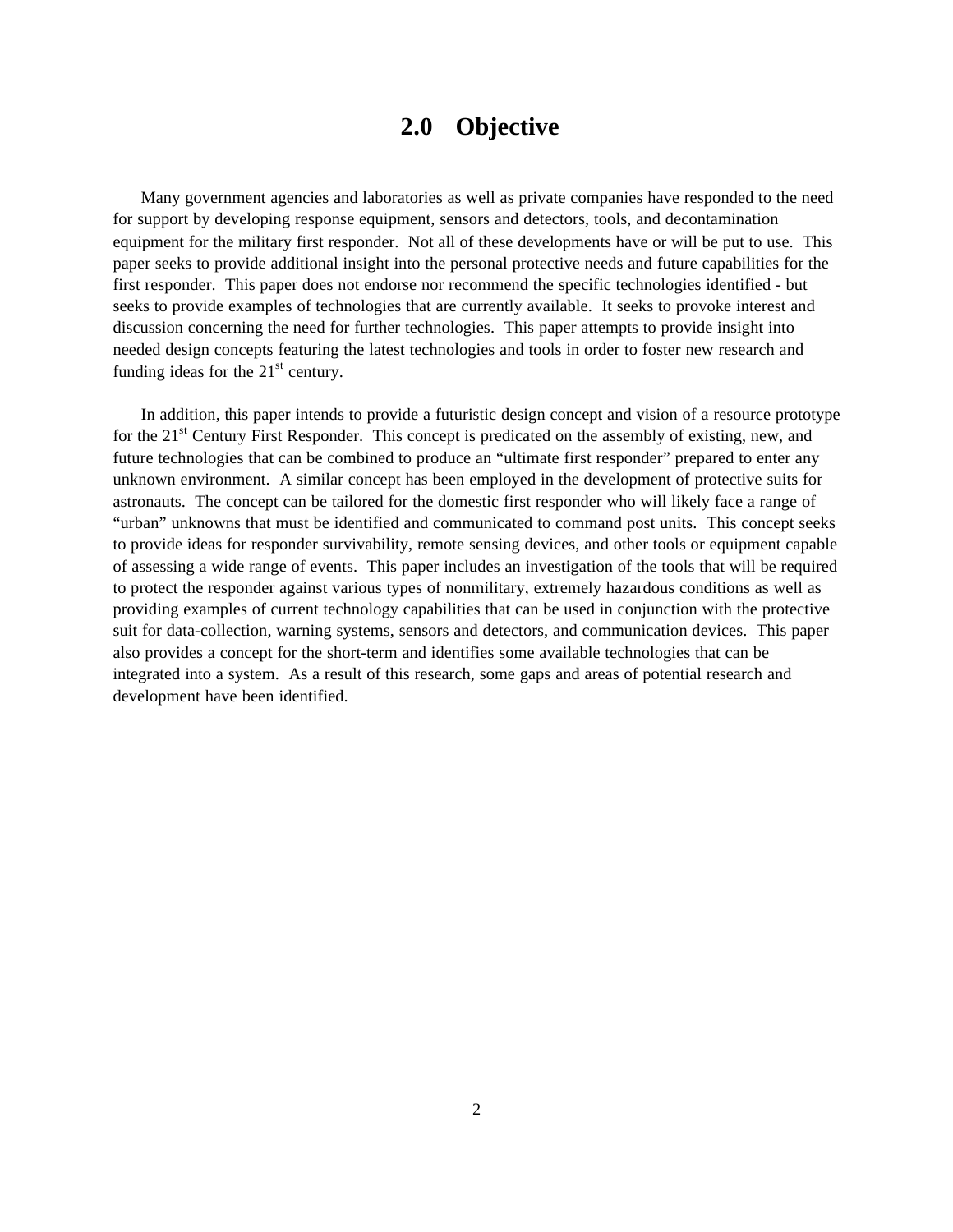## **3.0 Requirements**

The number of diverse first responder teams identified to support an incident involving WMD is increasing as the combination of new military, National Guard, and domestic response teams become integrated and active. Although this paper does not specifically discuss military preparedness, the needs discussed for the domestic responder may apply in kind. Currently, the primary issue involves the nonavailability of equipment for all potential responders and the limited equipment available for today's domestic responders. Equipment shortages are foreseen for responders who will control security, engineering and public works, communications, general transportation, decontamination, casualty transportation, medical, and mortuary services.

In addition to equipment needs, the first responder will also need:

- knowledge of indicators, signs and symptoms for exposure to NBC agents
- the ability to identify the agents based on signs and symptoms
- to recognize and communicate the need for additional resources during the incident
- knowledge of individual and self-protection measures during the incident
- knowledge of how to initiate actions to protect others during an incident
- to understand the measures for evacuation of personnel
- an understanding of decontamination procedures for self, victims, site and equipment
- an understanding of crime scenes procedures and evidence preservation
- understanding of procedures and safety precautions while collecting evidence
- an understanding of federal and other support infrastructures
- to understand the risks of operating the response clothing and other instruments that may be needed
- to understand emergency and first aid procedures
- to understand procedures for the safe transport of contaminated items
- to understand the methods for collecting samples for detection
- to understand the testing and diagnostic methods for identifying agents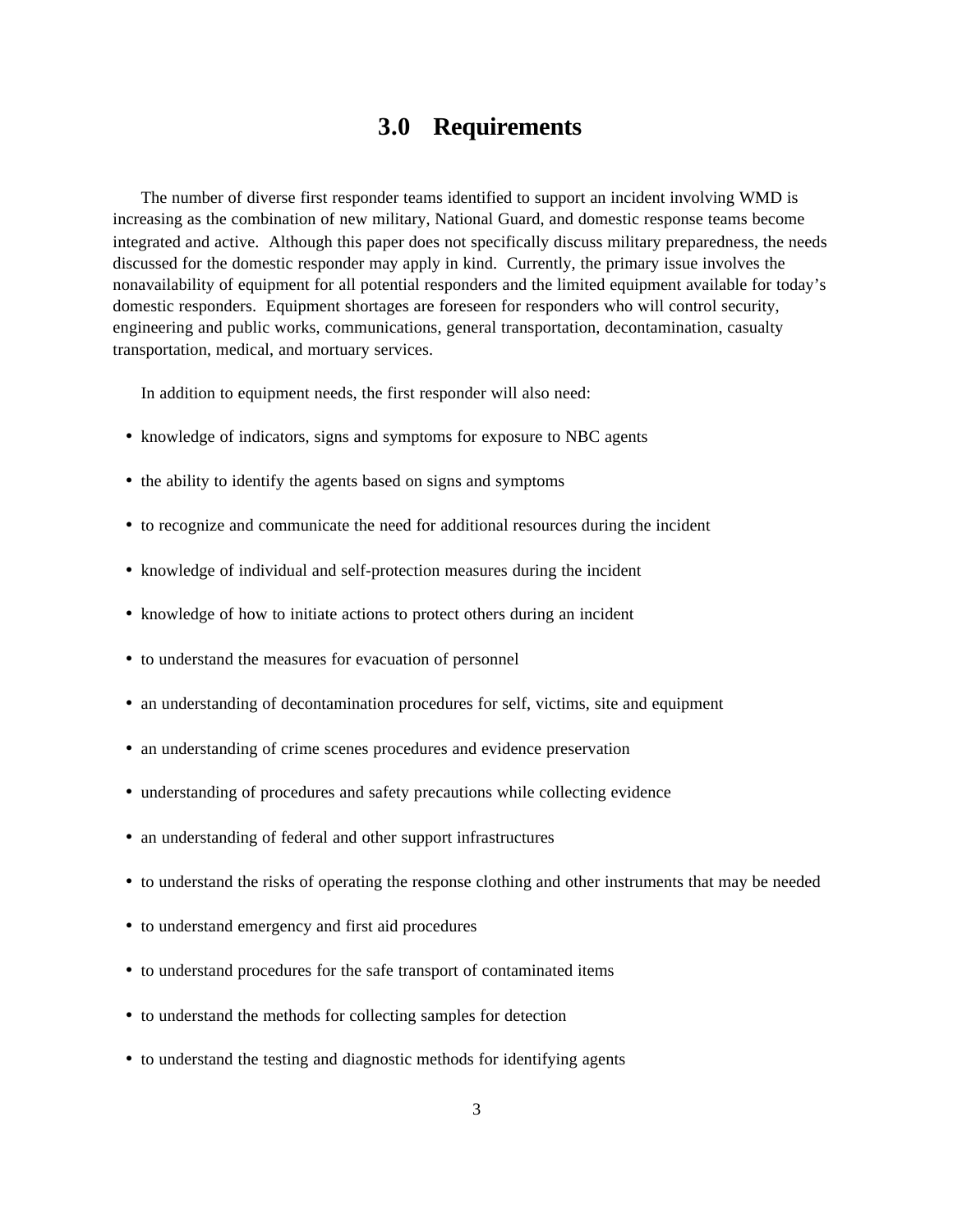Technology solutions responsive to these needs may include databases, procedures, and voiceactivated data that could be downloaded to a helmet-mounted display (HMD) located inside the responder's visor. In addition to the knowledge requirements, the equipment list is extensive. The following table includes examples of some of the equipment required. This list may appear overwhelming, however, it is likely that responders, regardless of their training, could well face situations that will test the limits of their equipment and individual abilities. The vision for the ultimate responder is to have a maximum amount of the testing, detection and communication or decontamination needs attended to remotely, indirectly and automatically.

|                                                                                                      | <b>Support</b>       | <b>Collection</b>   |                       | Sensors/           |  |  |
|------------------------------------------------------------------------------------------------------|----------------------|---------------------|-----------------------|--------------------|--|--|
| <b>Clothing</b>                                                                                      | <b>Systems</b>       | <b>Devices</b>      | <b>Communications</b> | <b>Detectors</b>   |  |  |
| Level A                                                                                              | <b>Batteries</b> and | Draegar Kits        | Cellular phone and    | Water test kit     |  |  |
| chemical/biologic                                                                                    | chargers             |                     | chargers              |                    |  |  |
| al resistant suit                                                                                    |                      |                     |                       |                    |  |  |
| Coveralls                                                                                            | Air inflatable       | Sampling pumps      | Encrypted phone       | Chemical detector  |  |  |
|                                                                                                      | tents                |                     | (STU III)             | kit                |  |  |
| Underwear                                                                                            | Collapsible pool     | Sample containers   | Pagers with message   | GM detector and    |  |  |
|                                                                                                      |                      |                     | screen                | probes             |  |  |
| Cool vest                                                                                            | High test            | Flashlight          | Secure radios         | Detection paper    |  |  |
|                                                                                                      | hypochlorite         |                     |                       |                    |  |  |
| Positive pressure                                                                                    | M-295 individual     | Plastic sheeting    | Digital camera        | Immunoassay        |  |  |
| capabilities                                                                                         | decontamination      |                     |                       | tickets            |  |  |
|                                                                                                      | kit                  |                     |                       |                    |  |  |
| Helmet with visor                                                                                    | Portable shower      | Spill containment   | Lap top computer      | MiniCAD detector   |  |  |
|                                                                                                      | kit                  | pillows             |                       |                    |  |  |
| Hoods                                                                                                | Sodium carbonate     | Collection drums    | Video recorder        | Phosgene detector  |  |  |
|                                                                                                      | (decon solution)     |                     |                       |                    |  |  |
| Nitrile gloves                                                                                       | Sodium               | Chemical agent      | VHS player            | Global positioning |  |  |
|                                                                                                      | hydroxide (decon     | monitors            |                       | system             |  |  |
|                                                                                                      | solution)            |                     |                       |                    |  |  |
| Explosive                                                                                            | Water canteen        | HazMat gear bag     | Television with CNN   | Spray stimulant    |  |  |
| resistant boots                                                                                      |                      |                     |                       | bio and chem       |  |  |
|                                                                                                      |                      |                     |                       | agents             |  |  |
| Hazmat knee-                                                                                         | Convulsant           | Soil samplers       | Video hookup          | Filters for some   |  |  |
| boots                                                                                                | antidote             |                     |                       | detectors          |  |  |
| <b>SCBA</b>                                                                                          | Nerve agent          | Sample collection   | Multi-line system for | Detection          |  |  |
|                                                                                                      | antidote kit         | kits                | fax and copiers       | procedures and     |  |  |
|                                                                                                      |                      | (Trelborg or equal) |                       | pocket guidebooks  |  |  |
| (a) Adapted from the Department of Defense Plan for Integrating National Guard and Reserve Component |                      |                     |                       |                    |  |  |
| Support for Response to Attacks Using Weapons of Mass Destruction. January 1998. Or DOD 1998.        |                      |                     |                       |                    |  |  |

#### **Example of Current First Responder Equipment (a)**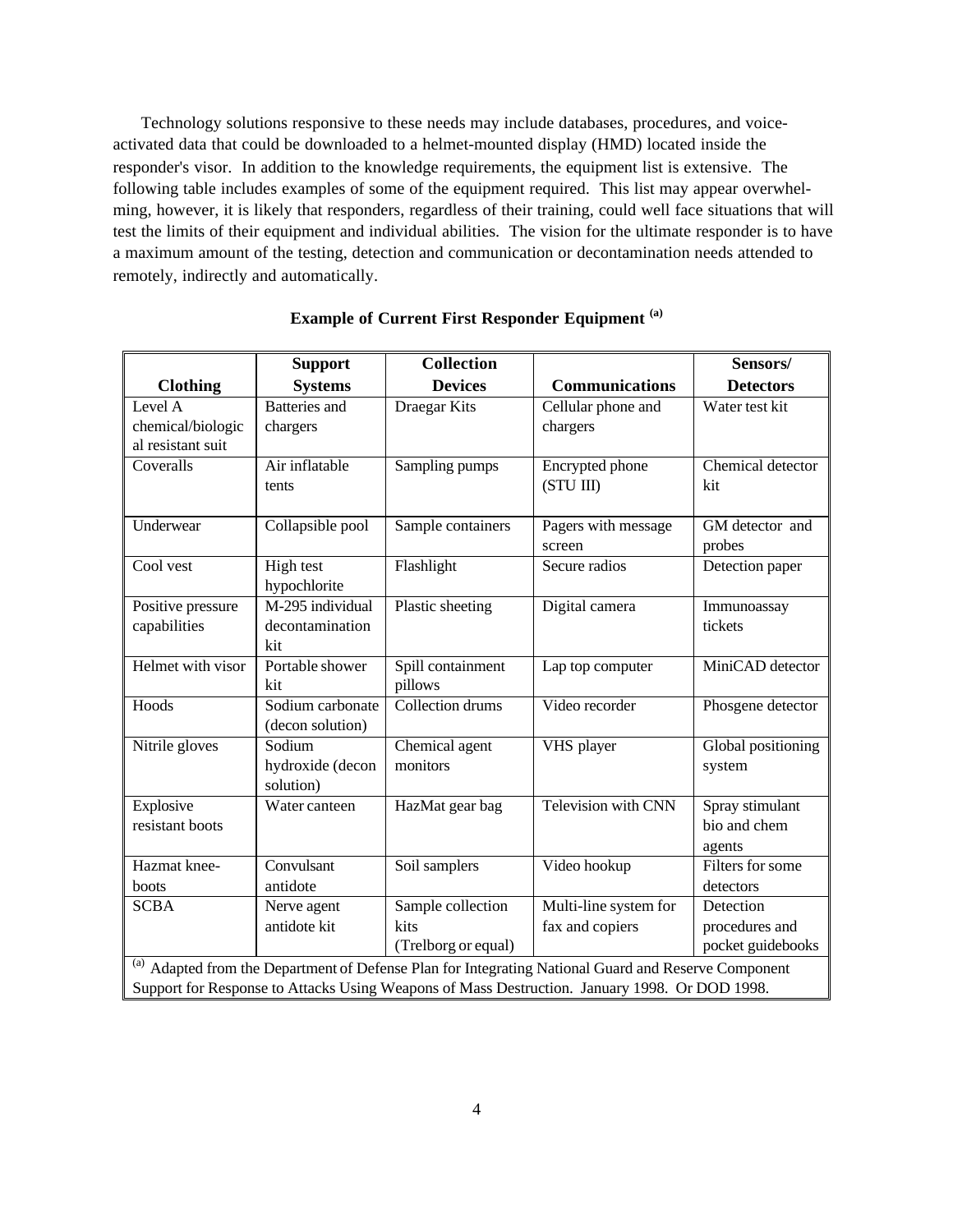### **4.0 Issues**

The 1998 Interim Report on Current Capabilities for Improving Civilian Medical Response to Chemical or Biological Terrorist Incidents (The National Research Council, Institute of Medicine, 1998) examines the current capabilities and requirements for personal protective equipment (PPE) for nonmilitary responders. This report addresses NIOSH/OSHA/EPA requirements and classifications of protection needed for chemical, biological and physical hazards. The basic rule in PPE selection is that the equipment be matched to the hazard. The report also states that NIOSH and the Mine Safety and Health Administration designates performance characteristics of respirators and provides approval for all commercially available respirators.

This report points out that although chemical response clothing is not yet subject to government established performance standards, the American Society for Testing and Materials (ASTM) has developed methods for testing the permeability of protective clothing materials subjected to a battery of liquids and gases. The National Fire Protection Association (NFPA) has incorporated the ASTM test battery into widely accepted standards for response suits to be used in hazardous chemical emergencies. None of the ASTM permeability tests, however, employ military nerve agents or vesicants. Military PPE has been tested for protection against those agents but generally does not have the certification by NIOSH or NFPA that would allow its purchase and use by civilian workers for any purpose. Some progress addressing this issue has been made in conjunction with the Army's Chemical Stockpile Emergency Preparedness Program (CSEPP). CSEPP has made recommendations on PPE for civilian response personnel in those communities adjacent to military bases stockpiling chemical weapons (Argonne National Laboratory 1994; DoD 1998). CSEPP has also sponsored tests of commercial respirator filters (Battelle Laboratories, Inc.1993), and fabrics used by commercial chemical suit manufacturers (Daugherty, et al., 1992). The Army has tested specific Level A, B and C suits and has approved two Level-A commercial suits for use in chemical agent emergencies at Army facilities. The Army also has approved an "informed" purchase of a commercial Level-A and Level-C PPE by the Metropolitan Medical Strike Team (MMST) (DoD 1997).

To date, most response gear, although providing protection against a majority of threats, is uncomfortable and can cause serious problems for the user. These difficulties (noted by soldiers and civilians alike) include sweating, skin irritation, thermal stress, a sense of confinement, lack of mobility, and breathing difficulty. In addition, wearers have experienced decreased vision, impaired communication and diminished job performance. Any combination of these problems will usually limit the wearer's effectiveness and, in some cases, cause illness. Added mechanisms intended to compensate for problems such as heat stress, increase the weight of the suit and can necessitate short-term operation or additional power source requirements (Steffen et al. 1997).

Another issue involves decontamination and reuse of the suits. In suits containing electrical components or items that require power, decontamination may pose serious obstacles. When designing the ultimate response suit, sacrifices often must be made for one use or another. In general, the higher the level of PPE protection, the greater are the risks associated with the use. In addition to comfort and "time-in-the-suit" limitations, present equipment inhibits the amount of testing, identification and detection that can be accomplished. For example, current protective material gloves limit dexterity, may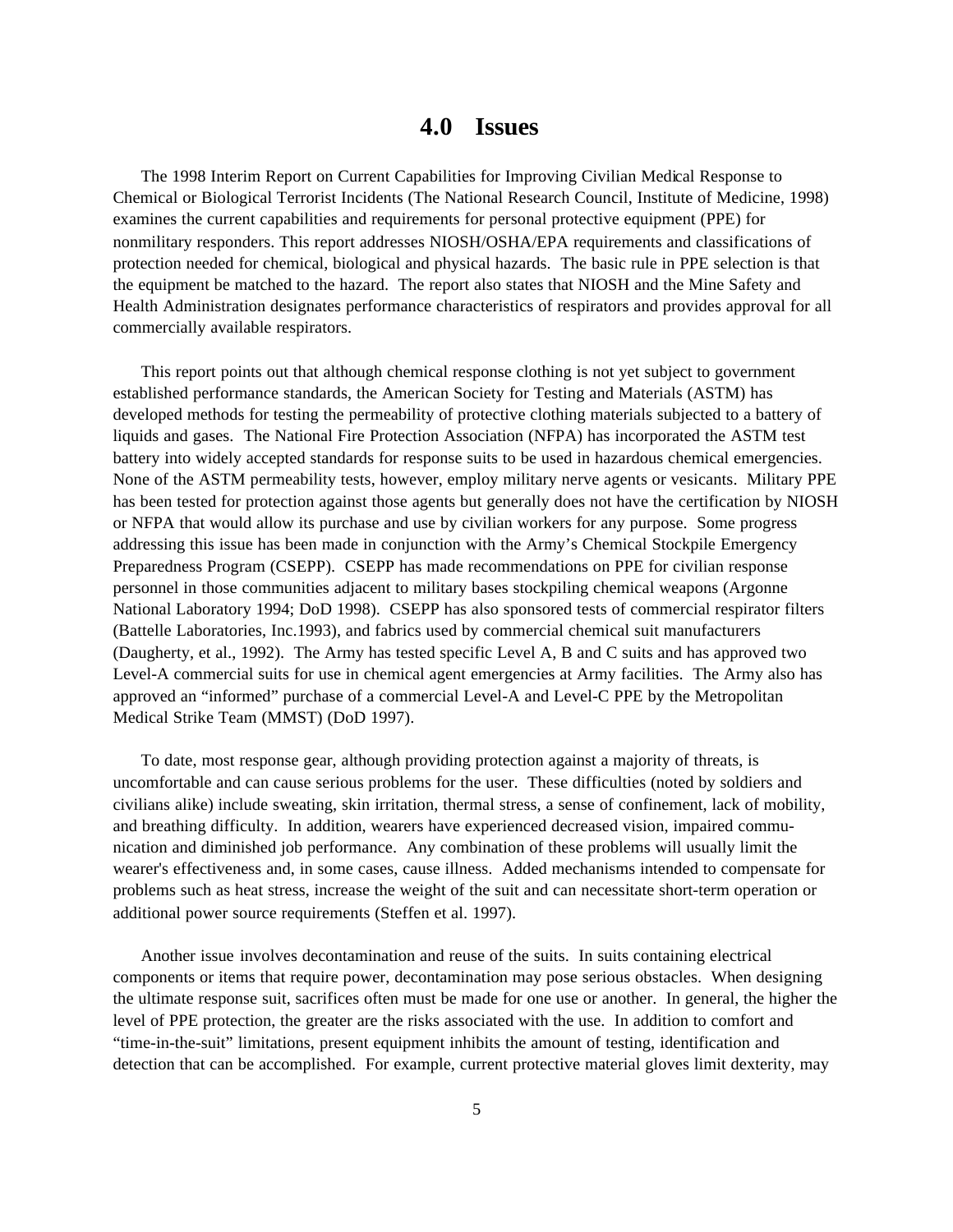pose problems in sample and evidence collections, and in using communication devices (e.g., cell phones). Administering antidotes will also present problems if the suit integrity must be breached (e.g., administering by mouth or injection).

The current focus of HazMat responder team activity is for short-term operations to control or mitigate a release, rather than sustained efforts in locating and extracting victims. This raises the question of who is to have access to the ultimate PPE and how the cost can be accommodated for those that have the need.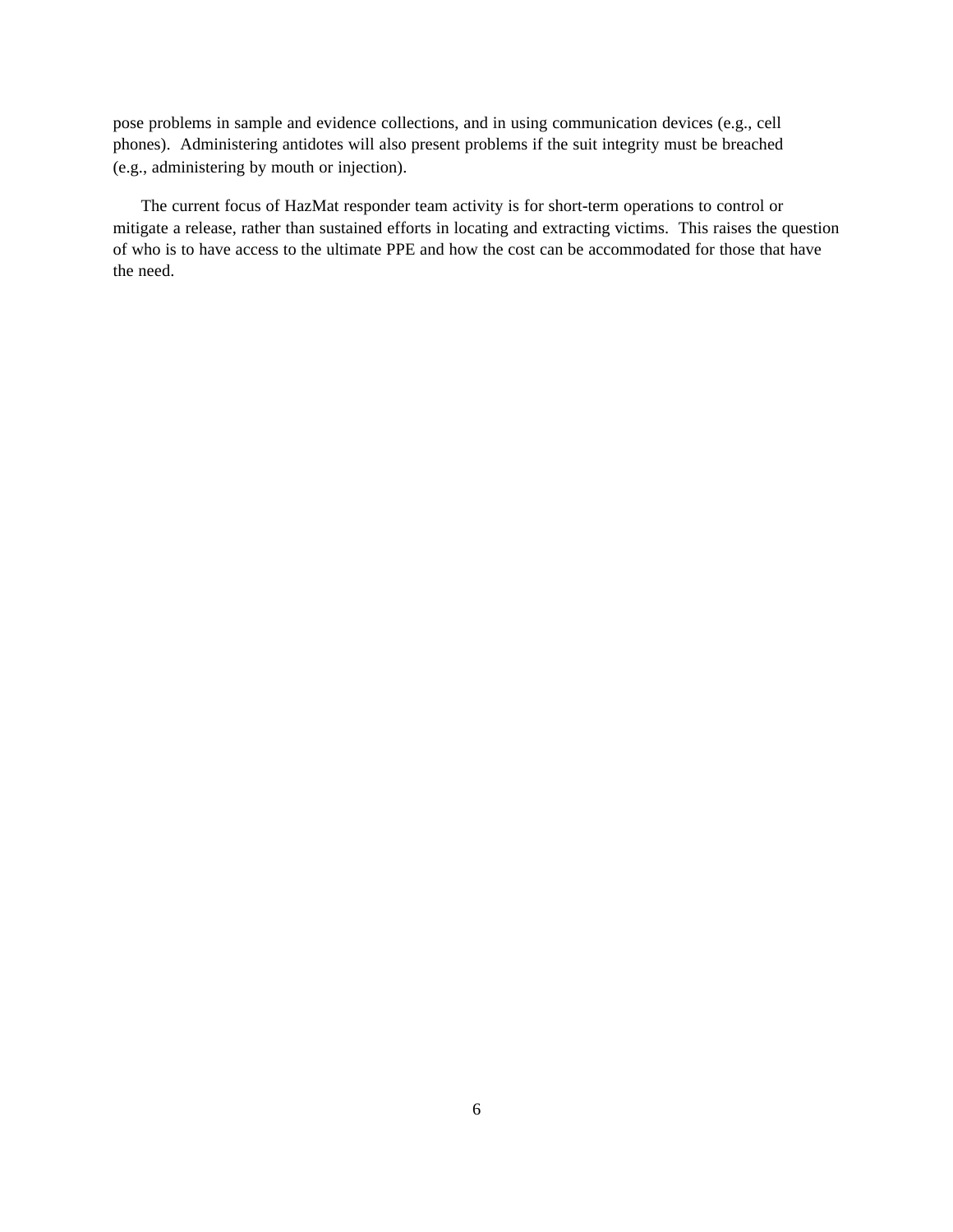## **5.0 Available Technologies**

For the purposes of this paper, several sources were researched via open catalogs or the internet, seeking *available* technologies that would provide ideas for the Ultimate 21<sup>st</sup> Century First Responder. None of the products mentioned were investigated or tested in actual use nor were the vendors contacted. This paper does not endorse any of these products but includes them to illustrate the concept vision and design. The items mentioned are not all-inclusive and are, in fact, but a small portion of what may actually be available for use. The items researched were primarily intended for civilian application. However, some international equipment manufacturers indicated military uses.

Contact information regarding many of the products and technologies included within this report can be found in the Appendix.

#### **5.1 Protective Clothing and Suits (PPE)**

Currently, most HAZMAT teams have a limited number of Level A suits. Most, if not all, NFPAcertified commercial Level-A suits are likely to provide protection for brief periods or against low concentrations. One approach taken for selected teams in large cities is to establish cache or caches of lightweight Israeli-made "escape hoods" that can be used by first responders to minimize exposure of victims and rescue personnel. Skin and respiratory protection is limited, still it is better than no protection at all.

Several companies manufacture PPE suits for various needs. One such company, ILC Dover, Inc., manufactures aluminized, fiberglass cover suits that are designed to protect in flash fire situations. This company also manufactures portable, self-contained cooling vests and circulating systems that employ frozen gel strips inside the outer protective suits. They also make suit integrity test kits used to pressure check the suit, and polyester splash and anti-fog visors for the outer suits.

Another type of extreme survival suit is diving and immersion suits. These include hot-water circulation, bodily waste collection bags and personal rebreather systems that reduce respiratory heat loss and scrub metabolic produced  $CO<sub>2</sub>$ . Helly Hansen Spesialprodukter A/S of Oban, Scotland is one manufacturer of these suits.

Protection equipment is produced by a number of companies and are used for international military protection around the world. Kemira Safety of Finland manufactures respiratory response devices for NBC protection. Their equipment features full-face masks and filters, powered respirators, filtering devices with hoods, and compressed airline-breathing systems. Most of their NBC mask systems, which tout protection against all known chemical and biological agents as well as radioactive and toxic particles, are lightweight, comfortable to wear, are field ready and have connections for optical and communication devices.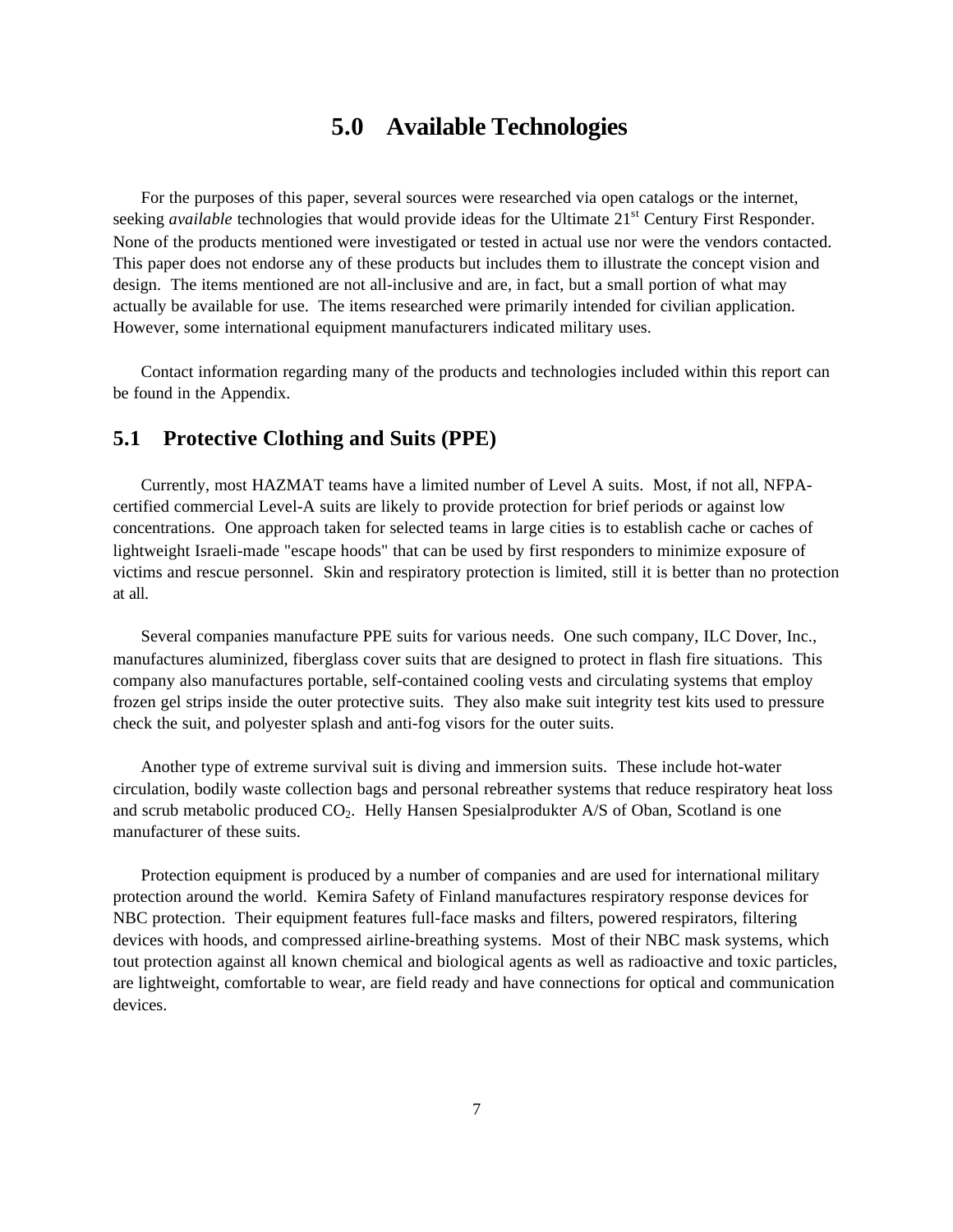### **5.2 Helmet Mounted Protection Devices**

The National Aeronautics and Space Administration's (NASA) Jet Propulsion Laboratory in Pasadena, California has a proposed helmet-mounted opto-electronic instrument that provides real-time stereoscopic views of otherwise invisible toxic, explosive, and/or corrosive gases (NASA 1995a). The display is semitransparent and the images give indications of the volume and concentrations of gas clouds as well as their locations relative to other objects in the field of vision. This instrument serves as a safety and forensic device for astronauts, emergency response crews, firefighters, or anyone working near invisible hazardous gases. It comes in a helmet-mounted or an automated-sensor version, a hand-held version could be easily designed (NASA 1995).

### **5.3 Helmet Mounted Display Units (HMDs)**

NASA has developed a helmet-mounted display (HMD) that will present flight, navigation and weapon information in the pilot's line of sight. Additional development in progress will provide a twoprimary color display that enhances the viewing of the data in the display (NASA 1995).

### **5.4 Image Intensification Systems**

A lightweight, self-contained, third generation image intensification system capable of being either hand-held or mounted on one's head or helmet, has been developed by 21<sup>st</sup> Century Hard Armor Protection, Inc. This device is intended for use in starlight and moonlight for reading, vehicle maintenance, and administering medical or other aid. The device incorporates an infrared (IR) light source to provides illumination required for close up viewing. It can be used as an eyepiece or mounted on a camera.

A radar "flashlight" is being developed to increase job safety for police officers and others by detecting human presence through walls or closed doors. This is possible at distances up to 3 meters. The flashlight-sized device can discern body movements of only a few millimeters. This device, created at the Georgia Institute of Technology, uses a narrow radar beam of less than 20° to detect breathing and other slight body movements. It is part of a family of technologies that can also detect heartbeats.

#### **5.5 Human-Machine Interaction Device**

Extenders are a class of robotic exoskeletons worn by humans that enhance human physical strength. Human intellect remains the central control system for manipulating the extender. Commands are transferred to the extender via the contact forces between the human and the equipment. The human body, in physical contact with the extender, sends power and information signals to the extender to maneuver heavy loads with greater dexterity, speed, and precision. Several experimental extenders have been designed and built for various load capacities by the University of California − Berkley, Human Engineering Laboratory's Mechanical Engineering Department (Guo 1998).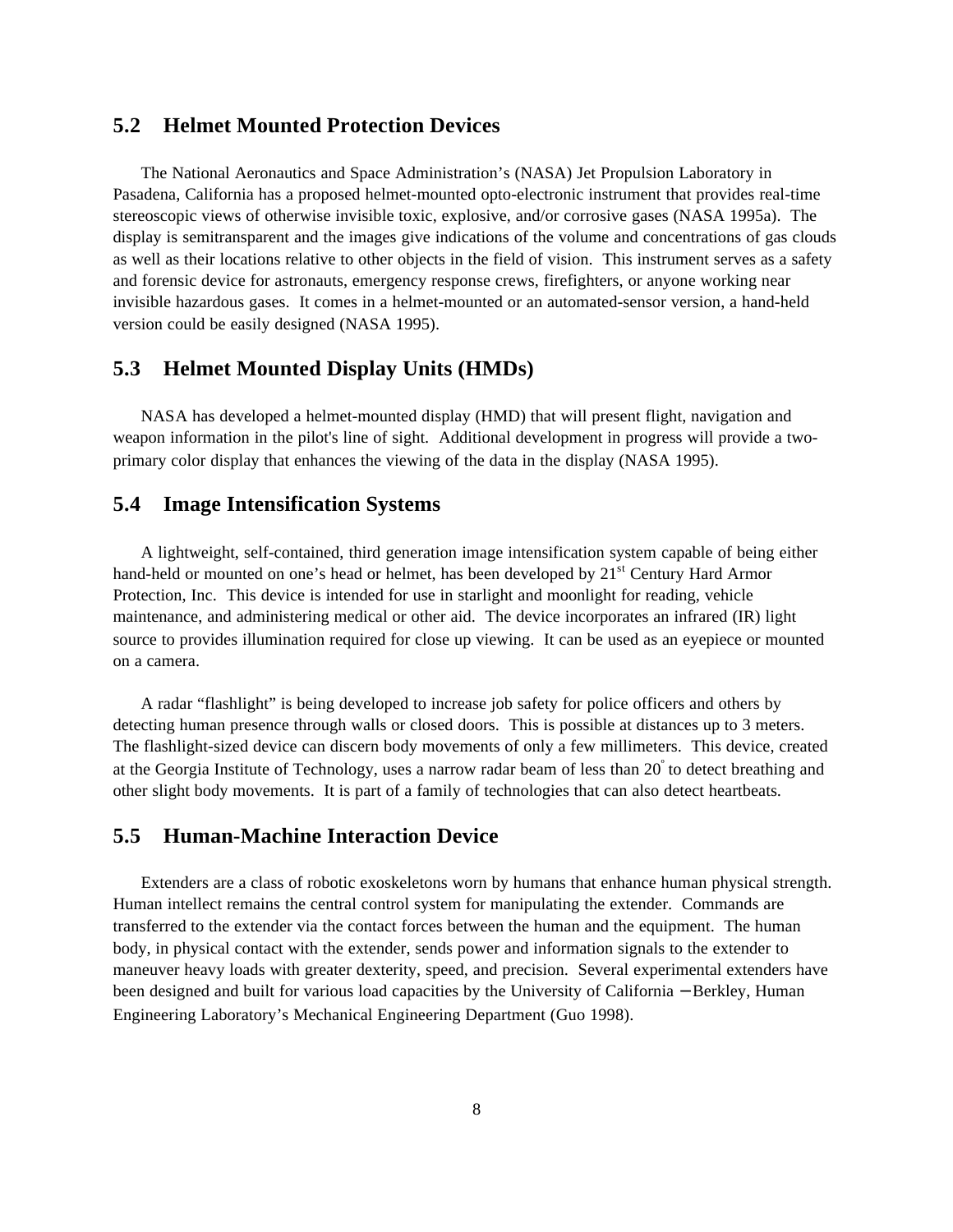NASA has developed an unobtrusive power-assisted EVA glove metacarpalphalangeal (MCP) joint that could provide the user with close to nude body performance. This joint is also being used to demonstrate the technological feasibility of power assisted space suit components (NASA 1994).

Pressure Profile Systems, Inc. has developed a tactile sensor for surgical data acquisition. It is called the "Conformable Tactile Sensor" (CTS) and the device can be unobtrusively mounted on the fingers to measure pressure distributions during surgical procedures. The device is being developed in coordination with Harvard University, where performance experiments and testing is being conducted. The research will be used to improve the sense of touch and realism-through-gloves for surgeons.

### **5.6 Protective Bio-skin Materials**

Information from selected NASA Technical Reports, found under the Man/System Technology and Life Support subject category, introduces so called smart materials that may be used in protective bioskins, face masks, and venting systems for over-garments to capture and neutralize biological threat agents and chemical toxins before they enter the wearers body. This technical approach involves the development of CAD/CAM and polymer chemistry fabrication technologies for biomimetic material. This material exhibits the mechanical responsiveness and biochemical processing capabilities of living cells and tissues. Porous hydrogels have already been developed and are being used in several commercial applications (NASA 1994; NASA 1995b; NASA 1995c).

#### **5.7 Sensors and Detectors**

UE Systems, located in Elmsford, NY, has developed an ultrasonic detector that translates ultrasounds that are produced by operating equipment and by leaks, into the audible range where the sounds are detected by headphones. This detector can be used for detection of leaks from compressed gas systems, vacuum systems, pumps and compressors. The detector is the size of a handgun and includes an LED readout.

A miniaturized, biological sensor has been developed by Texas Instruments that is capable of providing real-time remote testing for E-coli bacteria in beef and which will also monitor water quality. The detector, smaller than a matchbox, uses the integrated surface plasmon resonance sensor technology for chemical, biological and refractive index sensing. The original intended application for this sensor was for food and beverage process control, however, modifications can expand the application to provide for other forensic monitoring.

Physical Optics Corporations has developed a fiber optic immunosensor system for the detection of minute amounts of explosives. This system is based on an olfactory receptor mechanism. It incorporates a fully reversible immunosensor in which an analog, a competing agent for binding to the antibody is fluorescently labeled and bound to the surface. This method eliminates the need for constant replenishment of fluids, and makes the system intrinsically reversible. The fiber optic design is suited for sensing over large areas and the antibody can be replaced to adapt the sensor to a number of different target substances.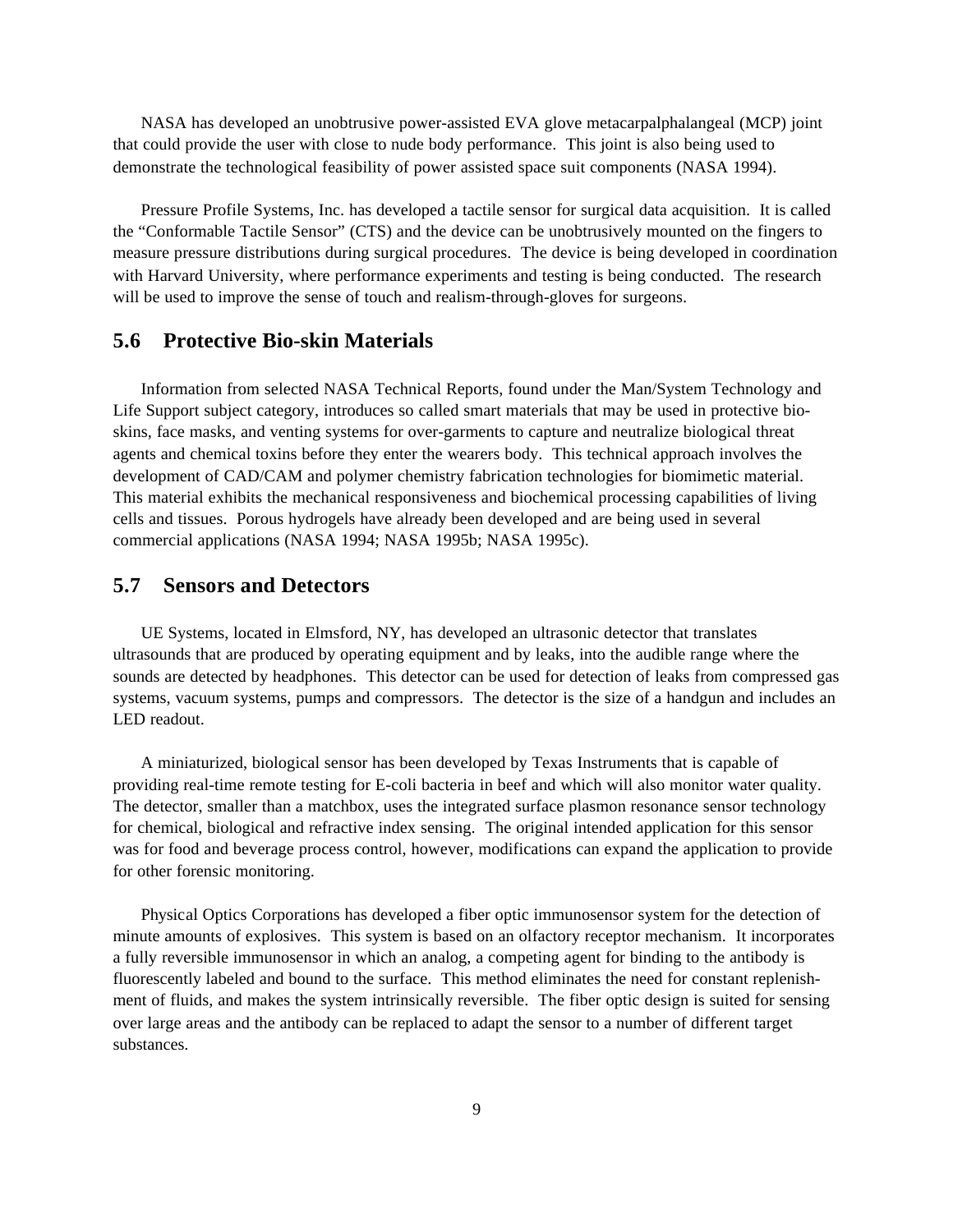NASA (Kennedy Space Center) has developed portable instruments that will detect volatile and nonvolatile organic surface contaminants in real-time (NASA 1995c). The instruments will operate under ordinary ambient atmospheric conditions without the use of messy liquid solvents or cutting contaminated specimens from the surfaces to be inspected. The principle of detection involves sweeping a pure, activated gas across the inspection surface then monitoring light emitted at wavelengths characteristic of excited molecules. These are formed by chemical reactions between the activated gas and the contaminants.

VSE Corporation has developed the Life Assessment Detector System (LADS), a microwave Doppler-movement measuring device that can detect human body surface motion, including heartbeat and respiration, at ranges up to 135 feet. The primary function of the LADS is to provide a reliable method by which medical and emergency personnel can locate people buried in collapsed buildings or those injured on the battlefield. The system has adapted neural network technology that "trains" the system to detect human life signs. It can detect and be used to locate people trapped by an avalanche or mudslide, on a mountain ledge, or under a collapsed tent structure. It can detect battlefield casualties in a chemical/ biological warfare environment or hostages being held in a nonmetallic room.

Graseby Dynamics, part of Smiths Industries in the United Kingdom, has developed several detectors for chemical and biological warfare agents. These detectors make use of a technology called Ionic Mobility Spectroscopy and are marketed under the name of  $CAM^M$ ,  $GID^M2A$ , and  $GID-3$ . The CAM<sup>™</sup> is a hand-held monitor designed to detect liquid agents on people, equipment and on the ground. It is battery-powered, lightweight and easy-to-use. It identifies the agent by group and informs the operator what the level of danger is by means of a bar graph. The  $GID<sup>™</sup>$  was developed as a result of the Gulf War and is designed to mount on larger objects such as ships and fighting vehicles to detect CW agents. Graseby has teamed with Battelle Memorial Institute and Orbital Sciences to miniaturize these detectors.

NASA (Marshall Space Flight Center) has a device described as a "Thin-Membrane Sensor" with Biochemical Switch (NASA 1994). This device emits an electrical signal indicating the presence of a chemical or biological agent. This device is marketed as a prototype biosensor, useful for industrial or field applications in detecting bacterial toxins in food, to screen for disease-producing microorganisms, or to warn of toxins or pollutants in the air.

The SAW MiniCAD mk II is a personal, lightweight, solid state, chemical agent detector made by Microsensor Systems, Inc. This device detects trace levels of nerve and blister agents and does not provide false alarms caused by other chemical vapors. It uses surface acoustic wave sensor technology and is available for field use. Another device made by Microsensor Systems is the RCAD II Monitor, a rugged, portable trace level chemical agent detector with an integral radio frequency transceiver. This device can provide data to a remote base station and is GPS ready. It can monitor four meteorological sensors: wind speed, direction, temperature, and relative humidity. The device is designed to assist in predicting and tracking an agent vapor cloud.

Pacific Northwest National Laboratory (Pacific Northwest) has developed a portable, compact aerosol collection system that can be used for trapping airborne viruses, bacteria, mold, and spores. The system uses the microelectromechanical (MEMS) and microfluidic technologies. Potential application include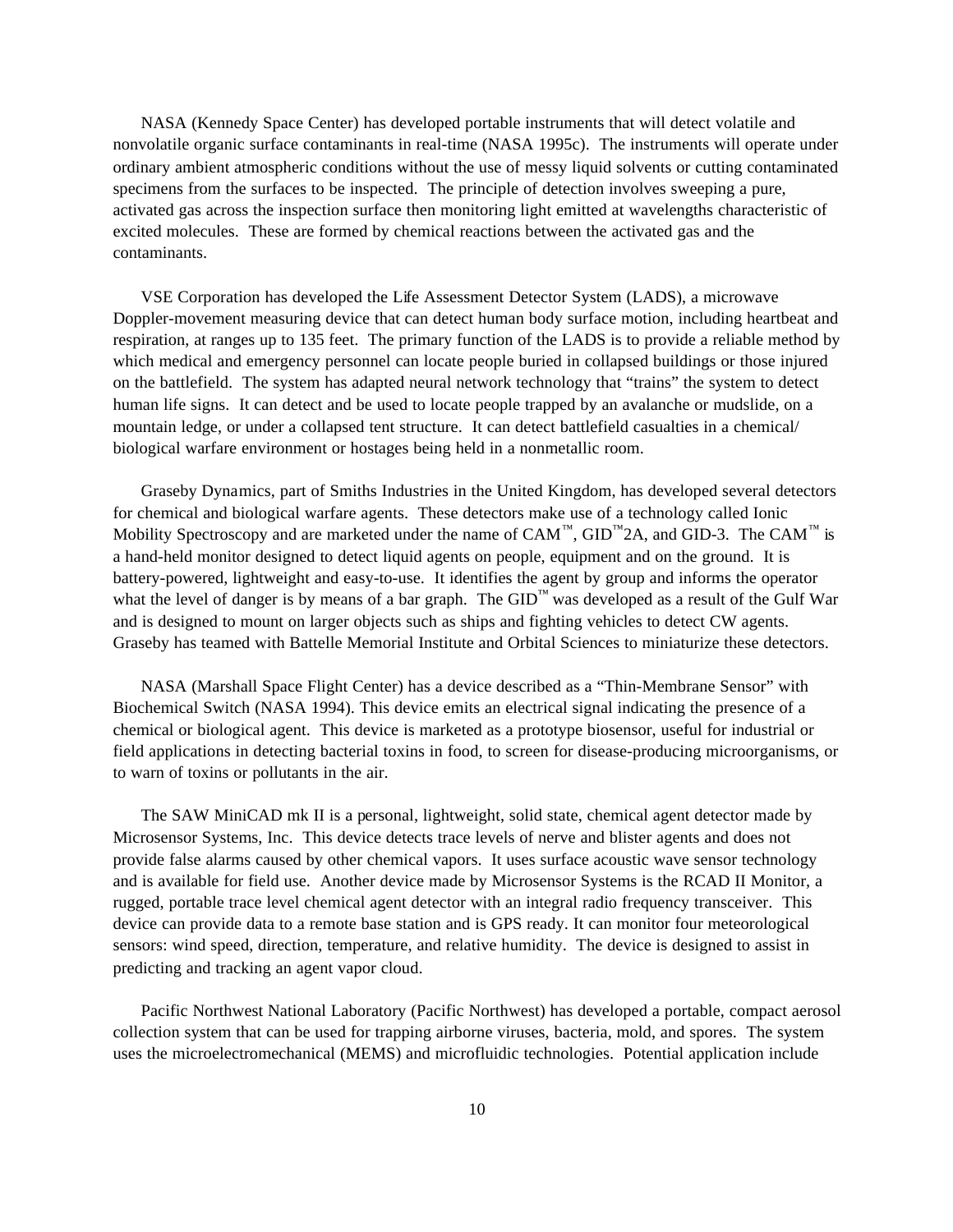the collection of airborne infectious agents in hospital and research labs, monitoring confined spaces such as submarines and subways for dangerous airborne material, identification of "sick buildings" and counter-terrorism monitoring. Pacific Northwest has also developed a portable, real-time, class-specific sensor system that detects the presence and concentration of chlorinated compounds in air and water. The technology is being refined to measure down to the 10-ppb range.

The Corona Catalysis Corporation is developing technologies that will help armed forces and municipal emergency response teams to detect and process airborne bioactive particles and chemicals. The "Corona-Cat" is an innovative microcomponent detection system that provides the portability and low power requirements necessary for adaptation to meet the needs of response teams. This device is used to collect particulates and biological materials for characterization and monitoring.

### **5.8 Communication and Data Systems**

Motorola is developing communication systems for space and has developed systems for the Mars Pathfinder. These systems consist of wireless loop systems and one or two-way radio systems. The StarTAC® cellular phones can combine text messaging and data in a single unit. Many other communications companies have similar technologies that have been developed for space.

Maxus Strategic Systems, Inc. has a "Situation Awareness Visualization System" that graphically depicts vast amounts of real-time information as data terrains: dynamic, visual icons populating a spatially structured three-dimensional space. The resulting visual grammar communicates visual, auditory and interactive cues through an immersive user interface. This will allow the users to identify and select data items, navigate the data terrain for advance cueing of threat and target detection.

### **5.9 Decontamination Systems**

Environmental Elements Corporation has a fast-acting and safe method for decontaminating surfaces exposed to biological or chemical agents under battlefield conditions. This technology minimizes equipment downtime and the number of personnel needed to decontaminate such items. The One Atmosphere Uniform Glow Discharge Plasma (OAUGDP) has been shown to completely destroy microbial agents in seconds and to remove surface films from solid surfaces. Proposed work on this technology is to demonstrate the use and portability under various operating conditions.

### **5.10 Robotic Units**

The NASA Jet Propulsion Laboratory has developed small, light, highly mobile robotic vehicles called "microrovers" that use sensors and artificial intelligence to perform complicated tasks autonomously (NASA 19995b). These rovers can be used in firefighting, clean up of chemical spills, and working in hazardous or toxic environments. A mobile, hazard-response robot called the "Hazbot III" is designed to operate safely in a combustible and/or toxic atmosphere. The device includes camera and chemical sensors that help human technicians determine the location and nature of a hazard thereby enabling an emergency team to determine how to eliminate the hazard without physically approaching it.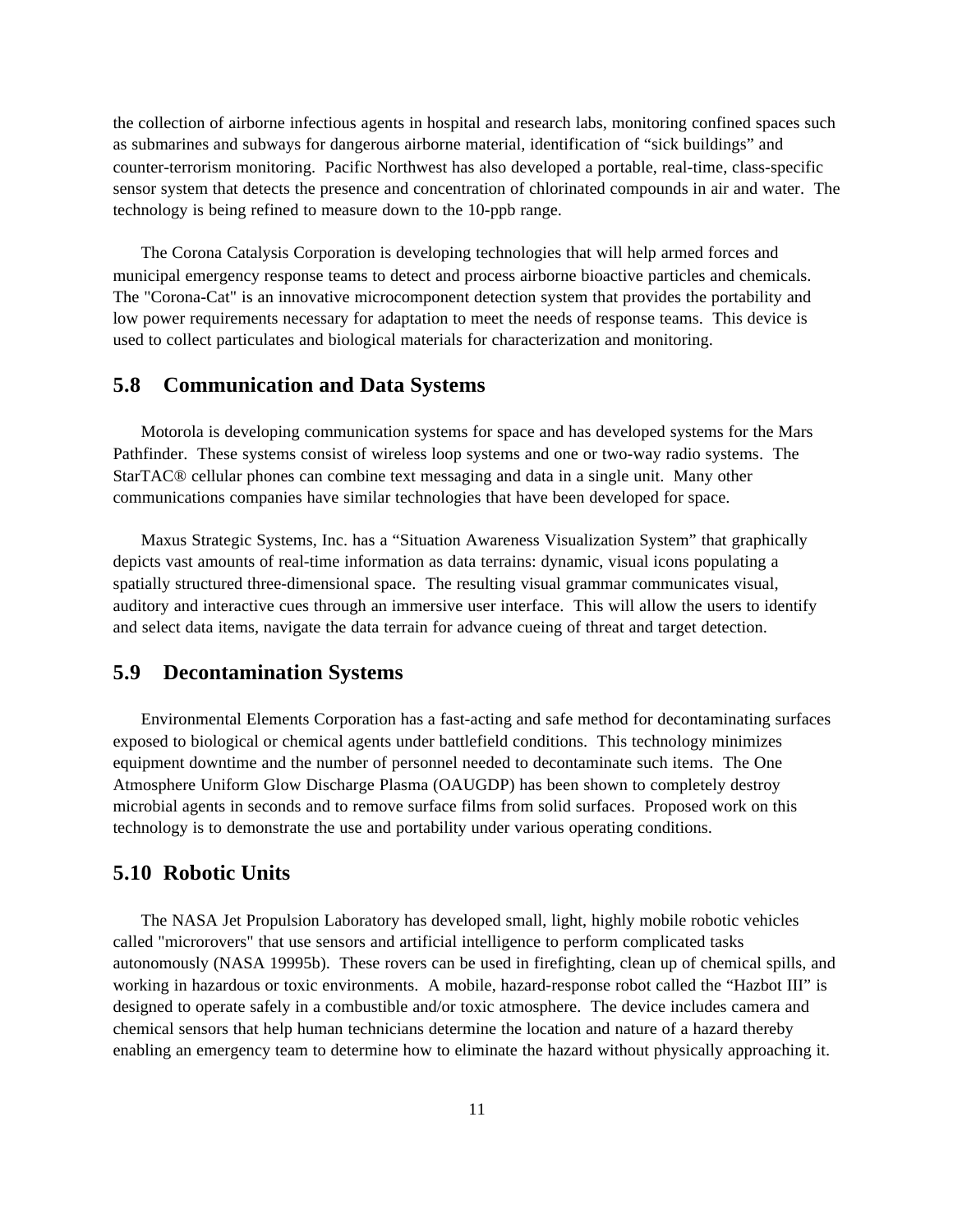The DOD, in conjunction with the military services, has developed the FOX Vehicle. This is a 6-wheeled, light armored, NBC Reconnaissance Vehicle. It has NBC detection capabilities that include the MM-1 Mobile Mass Spectrometer as its primary detection device, the M43A1 Chemical Agent Detector, the M256 Series Chemical Agent Detector Kit, the AN/VDR2 radiation detector, and the ASG1 radiation detector. As of this writing the Fox did not provide any biological detection but does allow the crew to safely take samples for laboratory analyses for biological hazards. The original function of the Fox vehicle was to mark persistent ground contamination areas, however, its use may be expanded on.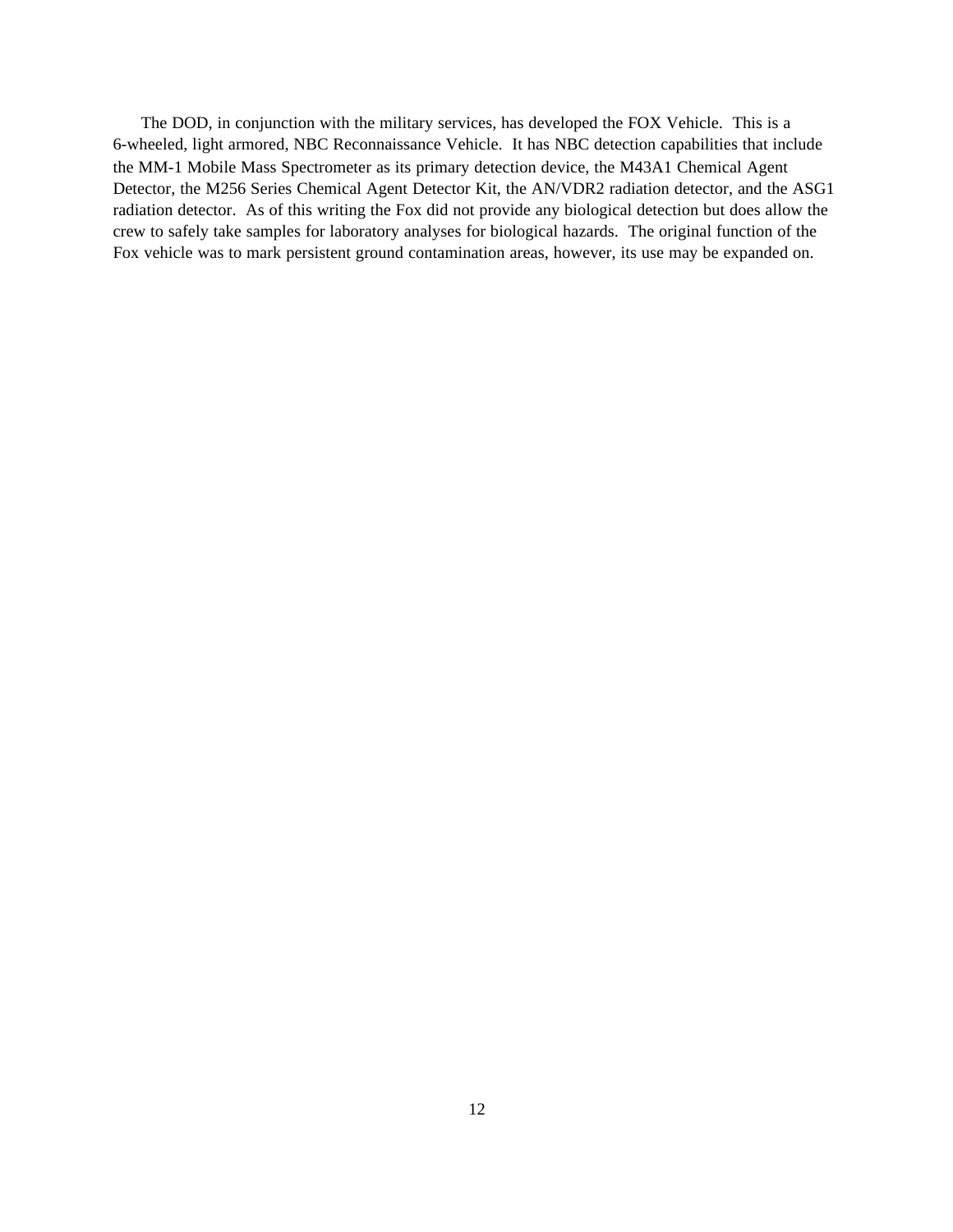## **6.0 The Vision**

An emergency call comes in on 911 in a coast city. The caller can barely speak but manages to relay information to the dispatcher that many people are getting sick and making choking noises. The caller says he was just leaving the airport when a vapor cloud covered a section of the terminal. He says that people are dying and trying to get help - he just managed to get to the phone. The operator hears the phone drop from the caller's hands. There is no further response. Within 30 minutes, a specialized team of first responders is dispatched to the scene. The responders arrive wearing specialized protective suits that are also equipped with miniaturized detection devices. The squad leader speaks into a transceiver inside his helmet to the command center being established outside the established perimeter area. He activates an optical-image sensor device in his visor and immediately sees a dissipated transparent plume, not visible to the naked eye. He presses several buttons on his sleeve. Whooshing sounds are heard as miniature sampling/detector devices on his suit are activated. An LED display inside the visor on his hood indicates a nerve agent has been detected. The miniature video camera on his helmet is taping the scene as he moves deeper into the terminal. He communicates his findings to the command center and takes a rapid body count. He continues observing the scene, all the while touching various keys on his wrist-mounted keypad, automatically sending visual and digital information to the command center. As he continues further into the terminal his immunosensor indicates small amounts of explosive and chemical agent materials. The skin of his protective suit changes color as it begins to decontaminate itself. Other responders soon arrive and begin setting up decontamination, transportation and medical response stations.

This scenario was not taken from a real event. Nor is it from a science fiction movie. It is a vision of the future. A vision that must be shared by technology developers. We know that a mass casualty situation will demand a specialized team armed with the latest technology. The technology must allow optimum comfort for the wearer and also provide surveillance and detection capabilities far beyond what is now available. Figures 1 and 2 are conceptual drawings of a modern First Responder and a First Responder Human/Machine Interface. Some of the needs of the Ultimate 21<sup>st</sup> Century First Responder are set forth in the subsequent table: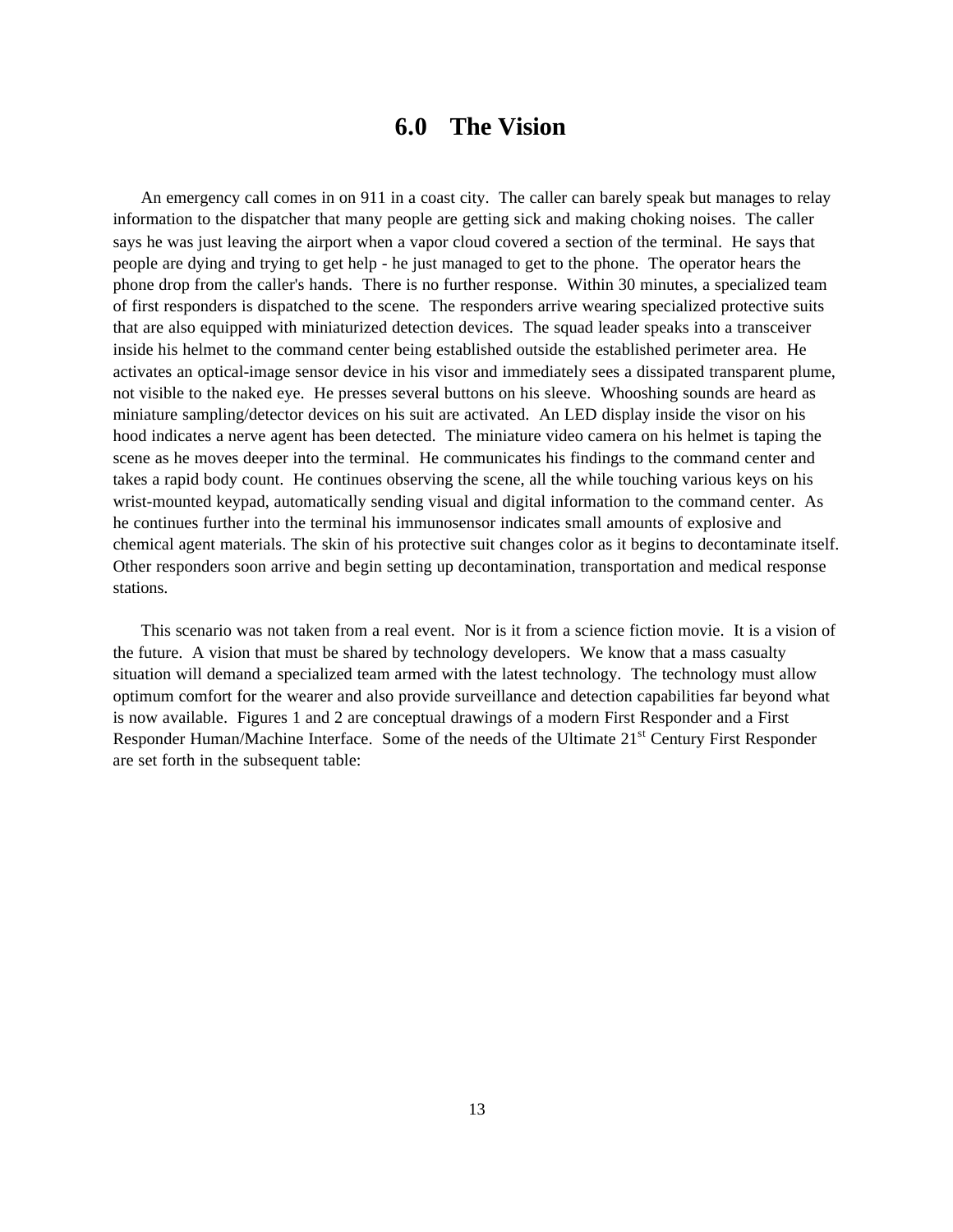

Figure 1. The New 21<sup>st</sup> Century First Responder Emerges from the Old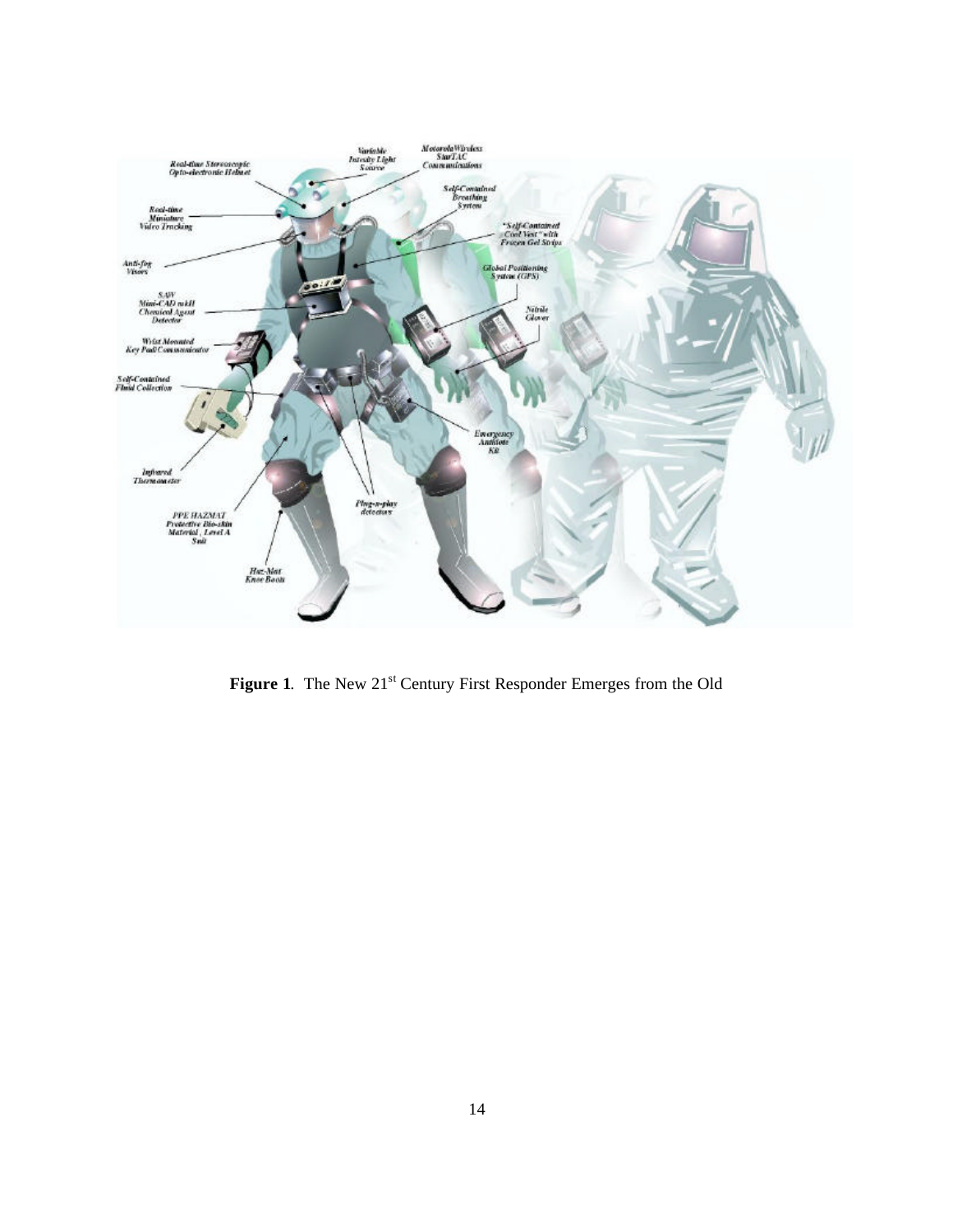

Figure 2. 21<sup>st</sup> Century First Responder Human/Machine Interface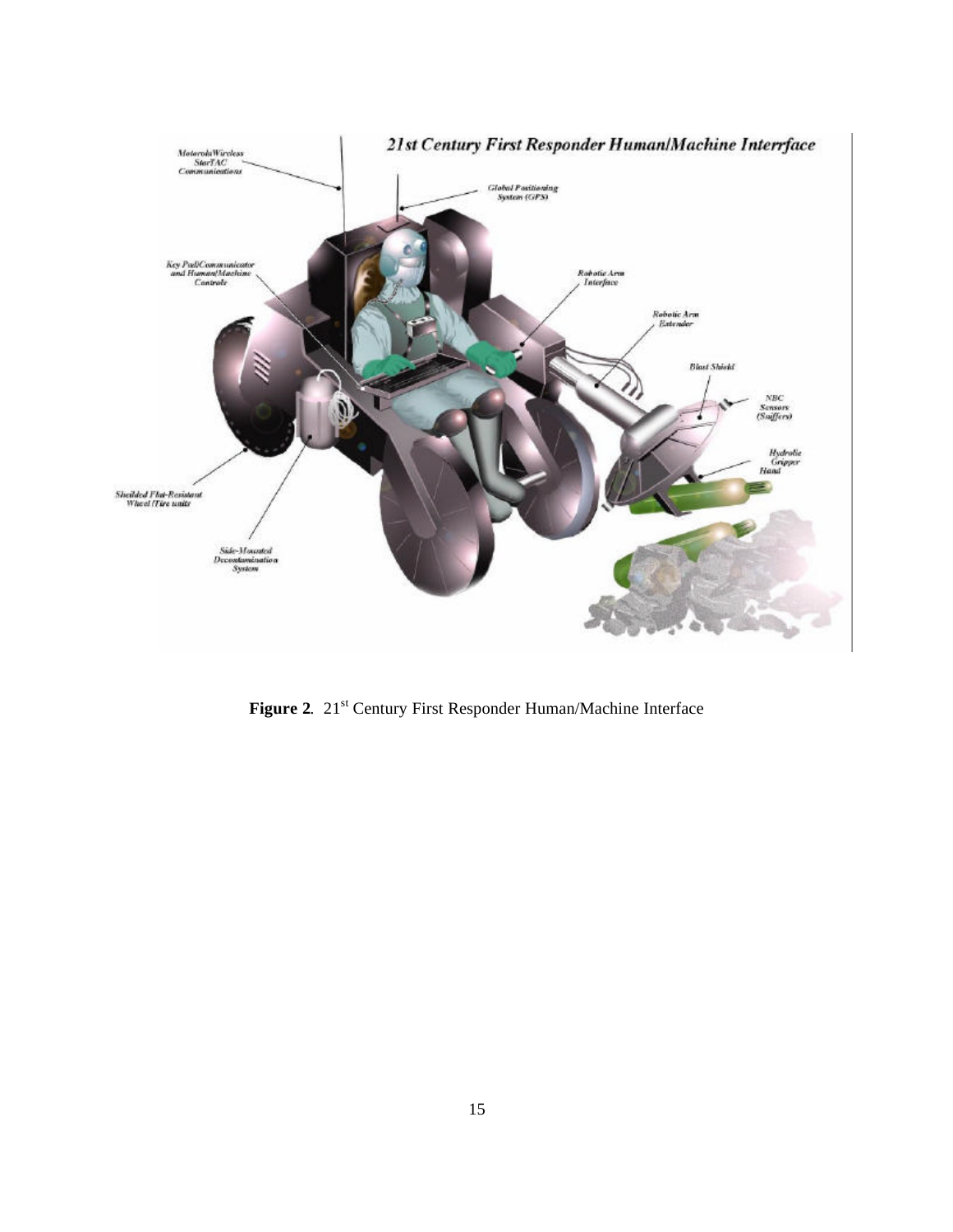|                       | <b>Support</b>   |                        |                       | Sensors/            |
|-----------------------|------------------|------------------------|-----------------------|---------------------|
| <b>Clothing</b>       | <b>Systems</b>   | <b>Alarms/Displays</b> | <b>Communications</b> | <b>Detectors</b>    |
| Total                 | Light-weight     | Suit environmental     | Audio-visual          | Suit environmental  |
| encapsulation         | add-on armor     | alarm                  | recorder and LED      | monitoring system   |
| chemical/biological   | (explosion       | (high $CO2$ etc)       | readout for data      |                     |
| resistant suit        | resistant)       |                        | sending               |                     |
| lightweight           | Variable         | Temperature alarm      | Microphone and        | IR detector system  |
|                       | intensity, light |                        | speaker system for    | for various hazards |
|                       | source           |                        | external audibility   |                     |
| impermeable           | Life support     | Oxygen alarms          | Satellite linked-     | IR night vision     |
|                       | systems          |                        | digitally encrypted   | sensor              |
|                       |                  |                        | communications        |                     |
|                       |                  |                        | capability            |                     |
| flexible              | Heating/cooling  | Explosive              | Global information    | Close-in ground     |
|                       | system           | atmosphere             | system database       | radar imagery       |
|                       |                  | (external)             | hookup and            | sensor              |
|                       |                  |                        | capability            |                     |
| Positive pressure     | Buoyance         | Nuclear                | Digital still-        | Explosive           |
| capabilities          | control          | (internal)             | photography           | atmosphere sensor   |
|                       |                  |                        | capability            | (external)          |
| Helmet with           | Suit static      | Chemical               | Wrist PC capability   | <b>Bio</b> hazard   |
| electronic visor      | eliminator       | contamination          | with key pad          | tag sensor          |
|                       |                  | (internal)             |                       |                     |
| Add on robotic        | Vision           | Biological             | Manual signaling      | Temperature         |
| extenders             | magnification    | contamination          | device for failed     | external sensors    |
|                       | system           | (internal)             | communications        |                     |
| Portable power        | Equipment        | Positive pressure      | Manual external       | Global positioning  |
| source capability     | weight support   | failure alarm          | alarm system for      | system              |
|                       | system           |                        | failed commun-        |                     |
|                       |                  |                        | ication systems       |                     |
| Decon capability      | Exoskeleton      | Tear in the            | Helmet -internal      | False alarm         |
|                       | mobility         | material alarm         | LED readout display   | validation sensor   |
|                       | enhancement      |                        |                       | (backup-type)       |
|                       | system           |                        |                       |                     |
| Emergency medical     | High noise       | Decontamination        |                       |                     |
| capability            | protection       | complete indicator     |                       |                     |
| (atropine, etc)       | system           |                        |                       |                     |
| Snap-on instrument    | Manual on/off    |                        |                       |                     |
| capabilities (plug-n- | controls         |                        |                       |                     |
| play)                 |                  |                        |                       |                     |

# **Example of 21st Century First Responder Needs**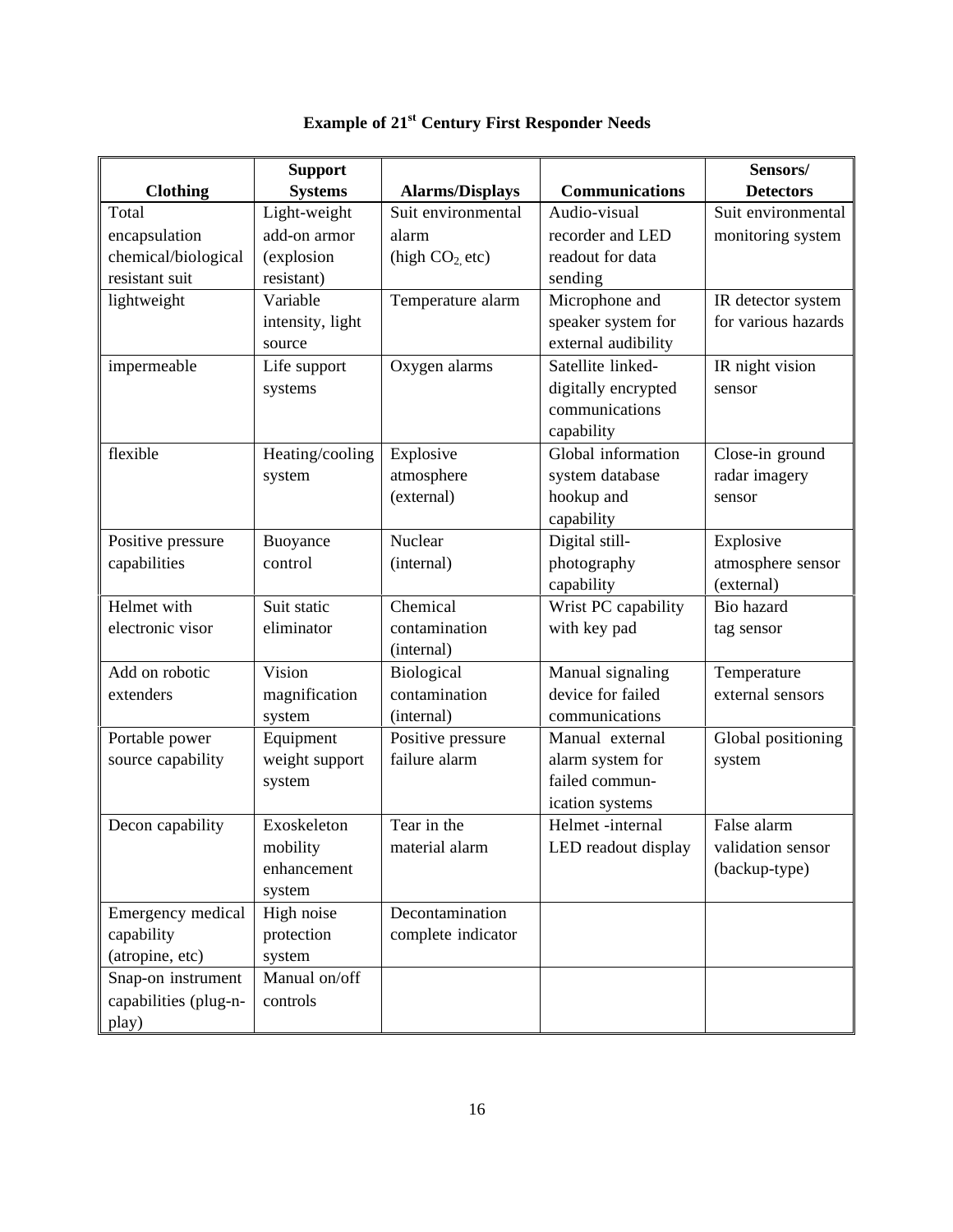Some of the things that will be needed for the  $21<sup>st</sup>$  Century First Responder include:

- total encapsulation suits that will have multiple protection and detection capabilities
- PPE that will be comfortable and light weight for the user to allow the maximum "wearing" time
- helmets with electronic displays on the visors that will enable the user to read and translate data
- mobility enhancement capabilities
- high noise protection inside the suit
- suit environmental alarms that will indicate high oxygen and/or temperature changes
- decontamination capabilities that will allow for quick reuse of the suit
- access ports in the protective response suit that will provide for injection and administration of antidote kits
- exoskeleton extenders, and robotic devices that will facilitate human strength and provide instrument carrying capacity
- communication and pager devices that will be attached to the hood and helmets
- audio/visual recorders and LED readout for data receiving and sending
- microphone and speaker system capability
- satellite-linked and digitally encrypted messaging systems
- GIS and GPS system capability
- still photography and wrist-key pad capability
- IR and other detector systems for NBC sensing and monitoring.

In conclusion, the needs of the Ultimate 21<sup>st</sup> Century First Responder must be anticipated, planned for, designed, integrated, and developed. Technology transfer and adaptation is a key part of the solution to the WMD threat. Many technologies are beginning to show promise and with "application planning", some stretching of the imagination, and some modifications, we will be ready before the event happens.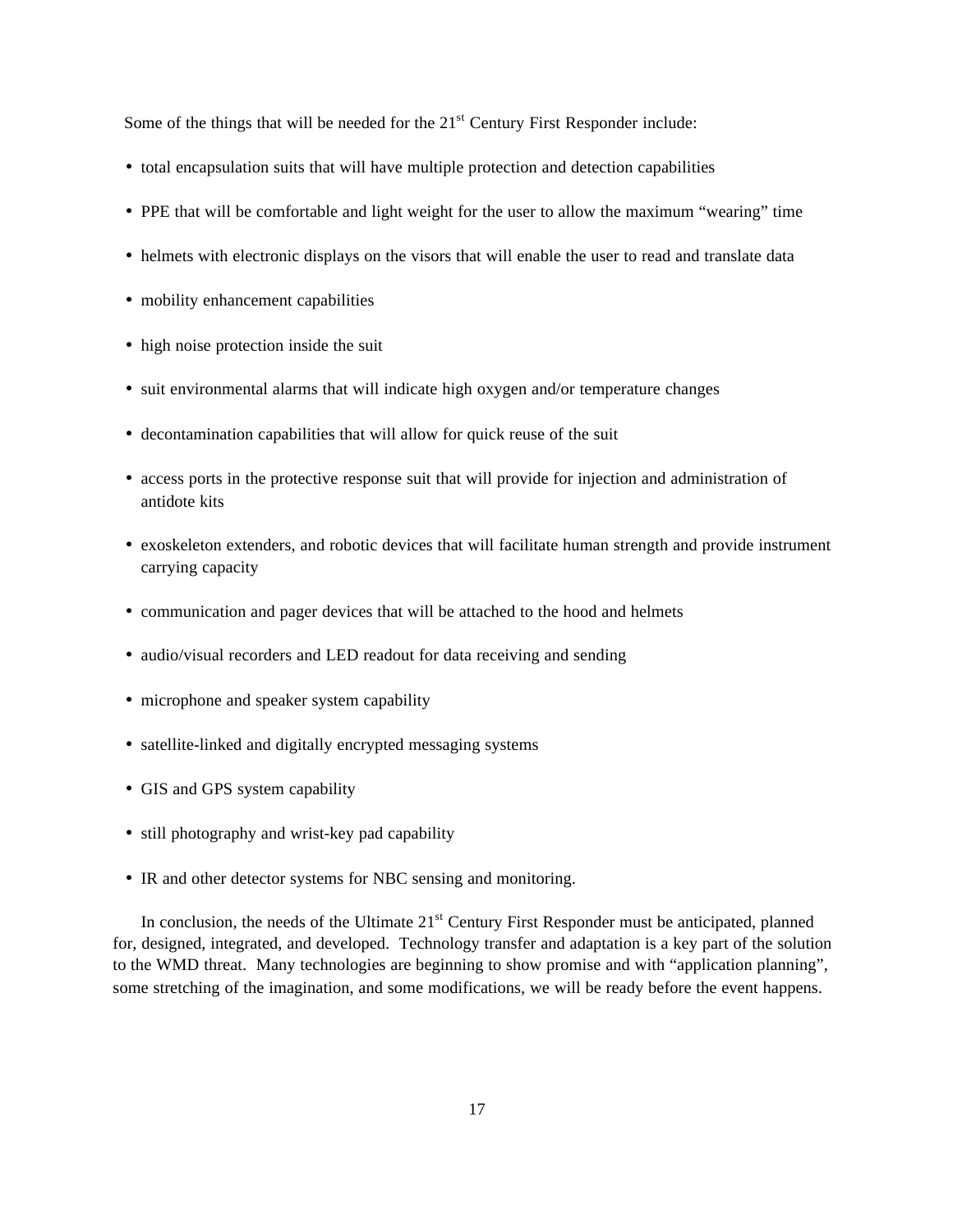## **7.0 References**

Argonne National Laboratory. 1994. "Personal Protective Equipment for the Chemical Stockpile Emergency Preparedness Program: A Status Report." Argonne, IL.

Battelle Laboratories, Inc. 1993. "Final Report for Agent Testing Commercial Filters to United States Army/ERDEC." Columbus, OH.

Daughtery ML, AP Watson, and T Vo-Dinh. 1992. "Currently Available Permeability and Breakthrough Data Characterizing Chemical Warfare Agents and Their Simulants in Civilian Protective Clothing Materials." Journal of Hazardous Materials, 30:243-267.

Guo J, H Kazerooni, and ES Zeisloft. May 1998. "Human-Machine Interaction Via the Transfer of Power and Information Signals." University of California. [http://euler.berkeley.edu/hel/hydrarm.html}.

National Aeronautics and Space Administration (NASA). 1994. "Thin-Membrane Sensor With Biochemical Switch." Technical Brief. 18 (3): 124.

National Aeronautics and Space Administration (NASA). 1995a. "Helmut-Mounted Display of Clouds of Harmful Gases." NASA Tech Brief. 19 (1) Item #3.

National Aeronautics and Space Administration (NASA). 1995b. "HAZBOT Hazard Response Robot." Technical brief. 19 (1) Item #123.

National Aeronautics and Space Administration (NASA). 1995c. "Surface Contamination Sensor." Technical Brief 19 (2): 51

National Aeronautics and Space Administration (NASA). 1997. "Biomimetric Materials for Pathogen Neutralization." Technical Report AD-A327399 − MGITR9701.

National Research Council, Institute of Medicine. 1998. "Improving Civilian Medical Response to Chemical or Biological Terrorist Incidents, Interim Report on Current Capabilities." National Academy Press, Washington, DC.

Simon JD. August 6, 1997. "Biological Terrorism − Preparing to Meet the Threat." JAMA, 278 (5): 428-430.

Steffen R, J Melling, JP Woodall, PE Rollin, RH Lang, R Luthy, and A Waldvogel. 1997. "Preparation for Emergency Relief After Biological Warfare." Journal of Infection, 6: 127-132.

Texas Instruments, Inc. October 1997. "Biological Sensors Technology." Dallas, TX. [http://www.ti.com/research/docs/c97075:htm].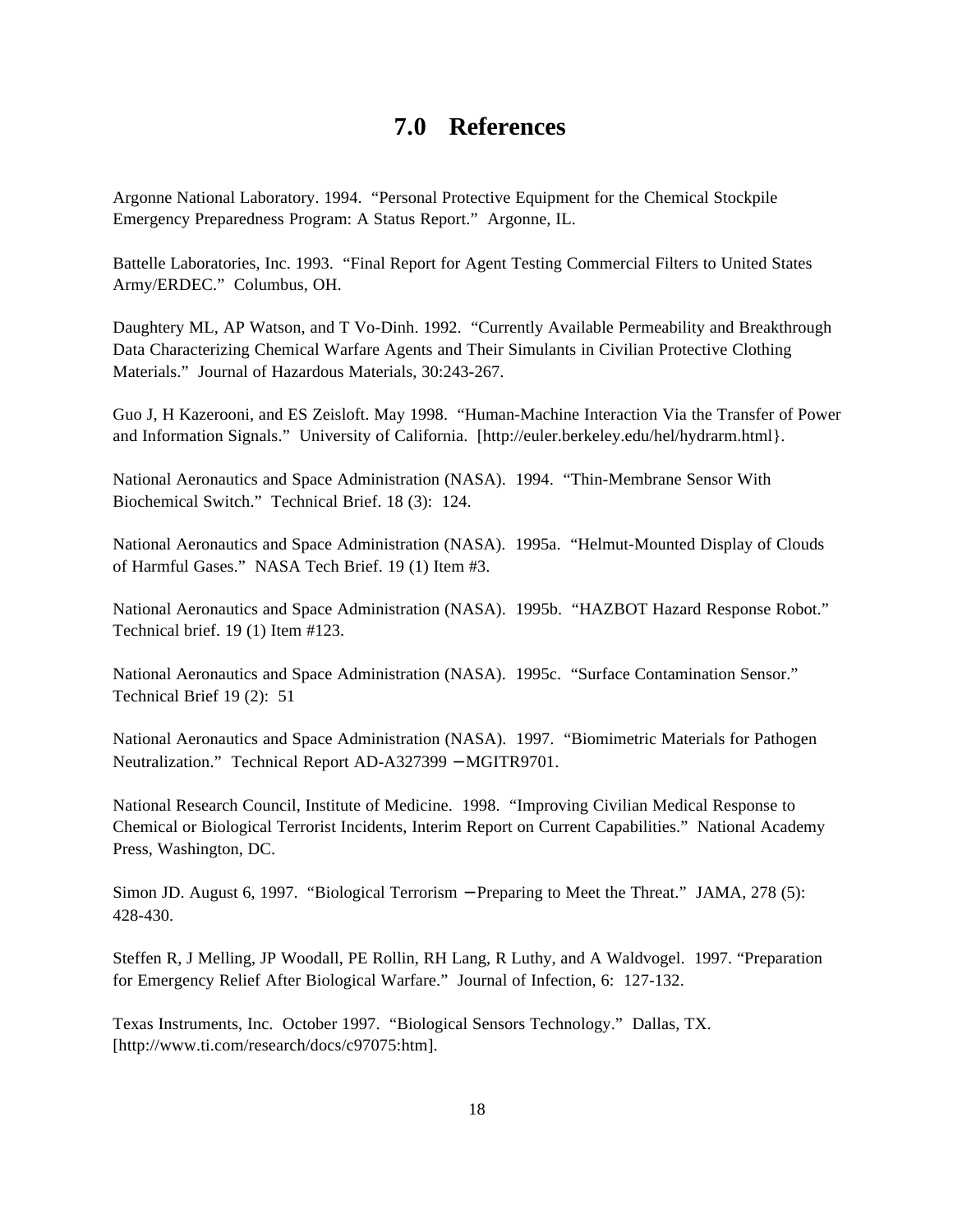US Department of Defense (DoD). 1997. Report to Congress. "The Domestic Preparedness Program in the Defense Against Weapons of Mass Destruction."

US Department of Defense (DoD). 1998. "Plan for Integrating National Guard and Reserve Component Support for Response to Attacks Using Weapons of Mass Destruction."

US Department of Defense (DoD). May 1998. "Fox NBC Reconnaissance Vehicle." DoD Information Paper. [http://www.gulflink.osd.mil/foxnbc/index.html].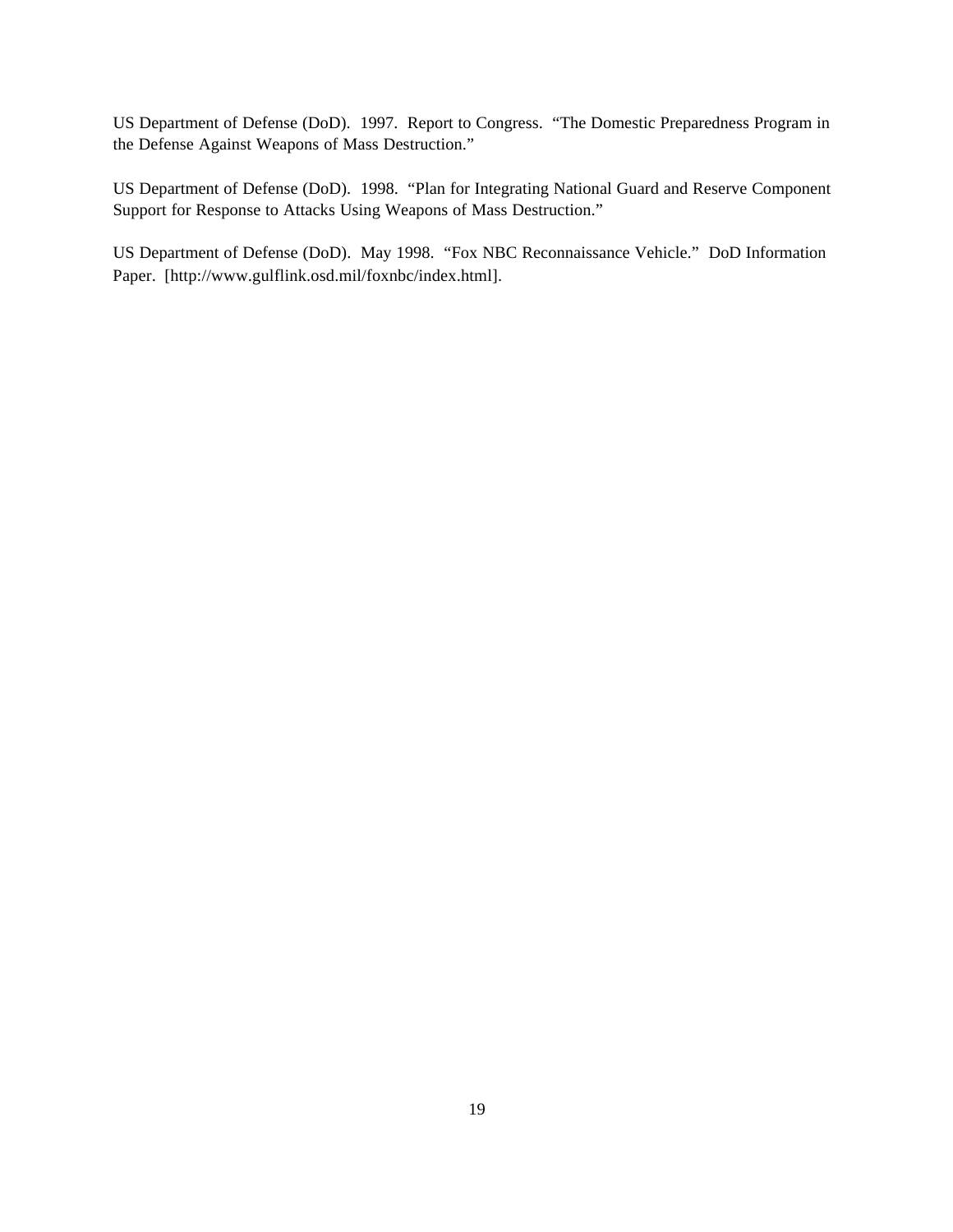**Appendix**

**Manufacturer Listing**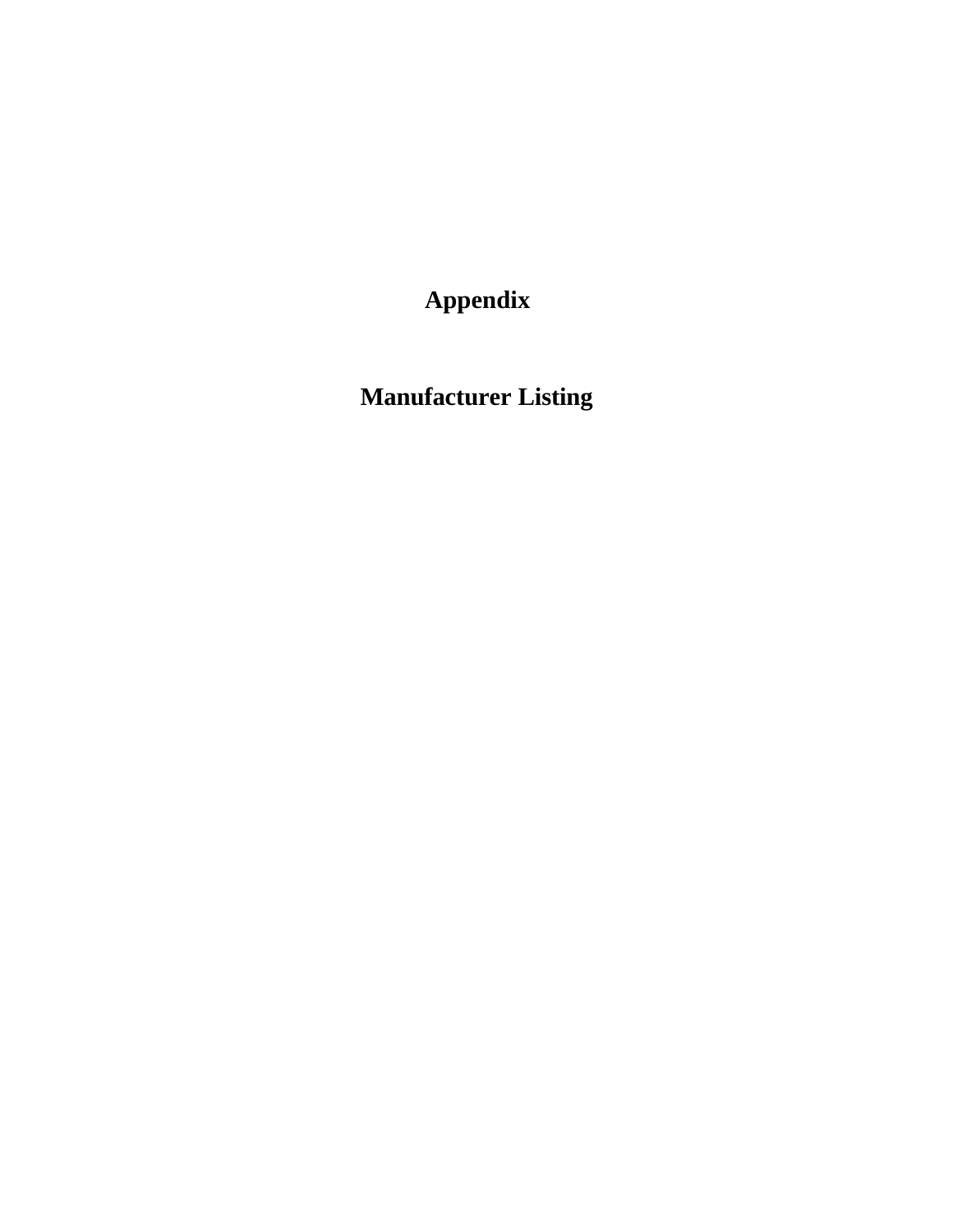## **Appendix**

### **Manufacturer Listing**

21<sup>st</sup> Century Hard Armor Protection, Inc. 16710 Hedgecroft, Suite 106 Houston, Texas 77060 Telephone: (800) 654-8948 or (281) 405-9220 Fax: (281) 405-9221

Corona Catalysis Corporation 3200 George Washington Way Richland, Washington 99352 Telephone: (509) 375-3365 Fax: (509) 375-5183

Environmental Elements Corporation 3700 Koppers Street Baltimore, Maryland 21227 Telephone: (410) 368-7239

Georgia Institute of Technology Atlanta, Georgia Telephone: (770) 528-7744

Graseby Dynamics Park Avenue Brushey Watford Herts WD2 2BW United Kingdom Telephone: +44 1923 238 483

Helly Hansen Seisialprodukter A/S P.O. Box 134 N-5042 Fjosanger Norway Telephone: +47 5529 2240 Fax: +47 5529 3468

ILC Dover, Inc. One Moonwalker Road Frederica, Delaware 19446-2080 Telephone: (800) 631-9567 Fax: (302) 335-0762

Kemira Safety Oy Box 501 Fin – 65101 Vaasa Finland Telephone: +358 10 861 811 Fax: +358 10 863 6591

Maxus Strategic Systems, Inc. 610 River Street Hoboken, New Jersey 07030 Telephone: (201) 963-3554

Microsensor Systems, Inc. 62 Corporate Court Bowling Green, Kentucky 42103 Telephone: (502) 745-0099 Fax: (502) 745-0095

Motorola, Inc. 1303 Algonquin Road Schaumburg, Illinois 60196 Telephone: (847) 576-5000

Pacific Northwest National Laboratory P.O. Box 999 Richland, Washington 99352 \*MEMS Aerosol Collections Laura Silva Telephone: (509) 372-4590 \*Hal-Snif Alex Fassbender Telephone: (509) 375-2225